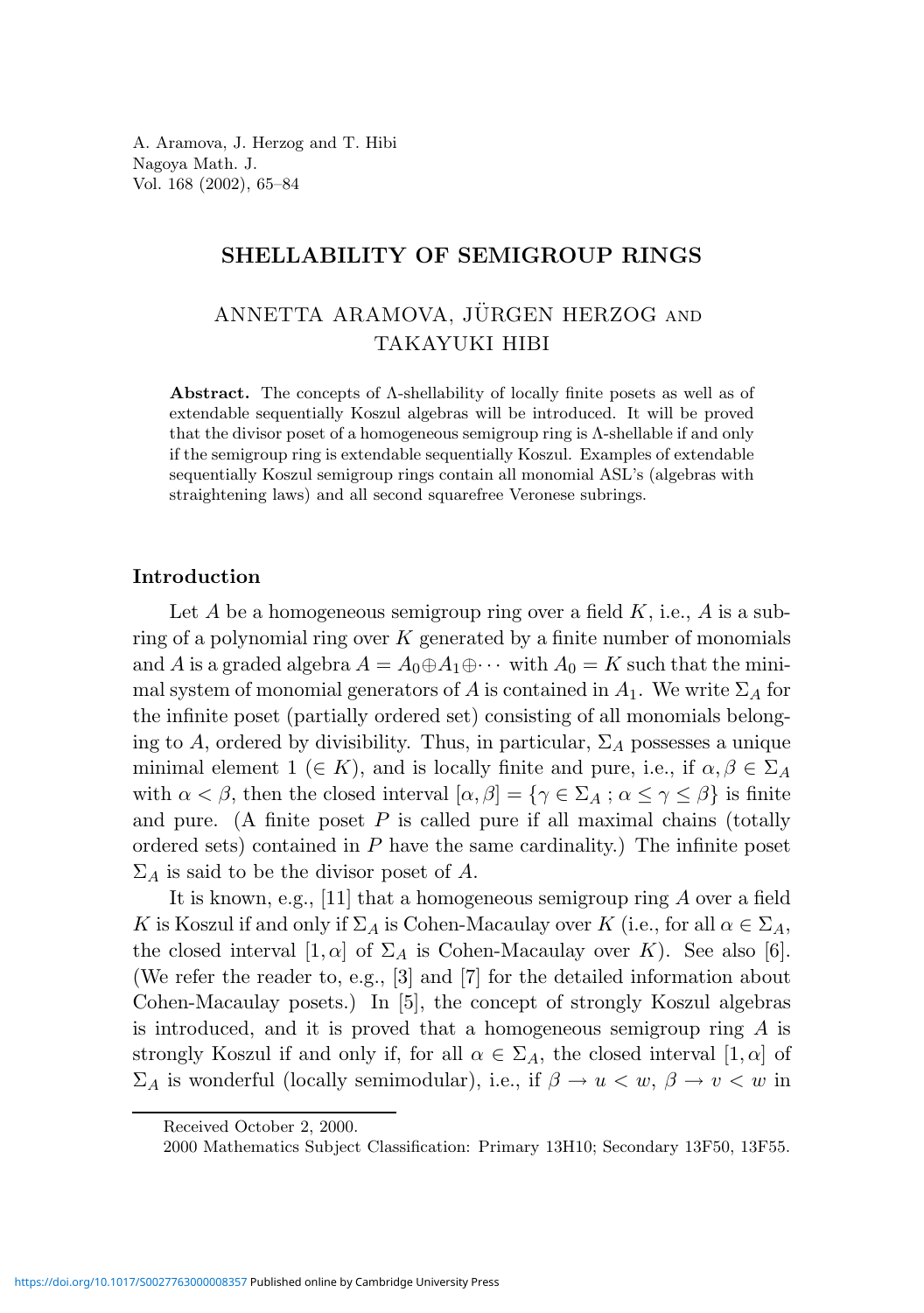[1,  $\alpha$ ], then  $u \to w'$ ,  $v \to w'$  for some  $w' \leq w$ . (We write  $u \to w$  if u is covered by w, i.e.,  $u < w$  and  $u < v < w$  for no  $v \in \Sigma_A$ .

In the combinatorics on finite posets, there is the hierarchy as follows:

$$
wonderful \Rightarrow shellable \Rightarrow Cohen-Macaulay.
$$

(A finite pure poset  $P$  is called shellable if there exists an ordering of the maximal chains  $C_1, C_2, \ldots, C_s$  of P such that, if  $1 \leq i < j \leq s$ , then there is  $k < j$  with  $C_i \cap C_j \subset C_k \cap C_j$  and  $\sharp(C_k \cap C_j) = \delta - 1$ , where  $\delta$  is the cardinality of any maximal chain of P, and where  $\sharp(C_k \cap C_i)$  is the cardinality of  $C_k \cap C_i$ .) It is a fundamental question to investigate the class of homogeneous semigroup rings with shellable divisor posets. It seems, however, unknown if there is a Koszul semigroup rings with a nonshellable divisor poset.

A sufficient condition for a homogeneous algebra to be Koszul is that its defining ideal possesses a quadratic Gröbner basis. In  $[11]$ , the shellability of divisor posets of homogeneous semigroup rings is studied from the viewpoint of noncommutative Gröbner bases, and it is shown  $[11, \text{Corol}$ lary 3.6] that the divisor poset of a 'quasi-poset' semigroup ring (i.e., a homogeneous semigroup ring whose defining ideal has a quasi-poset initial ideal) is shellable. (An ideal I of the polynomial ring  $K[x_1, x_2, \ldots, x_n]$  is called quasi-poset if  $I$  is generated by quadratic monomials and satisfies the following condition: If  $1 \leq i \leq k \leq j \leq n$  and if  $x_i x_j \in I$ , then either  $x_i x_k \in I$  or  $x_k x_j \in I$ .) It is likely that the quasi-poset semigroup rings form a rather small subclass of the class of semigroup rings having quadratic Gröbner bases. For example, the  $d$ -th squarefree Veronese subring of  $K[x_1, x_2, \ldots, x_n]$ , where  $2 \leq d < n$ , is quasi-poset if and only if either (i)  $d = 2$  and  $3 \le n \le 4$ , or (ii)  $d \ge 3$  and  $n = d + 1$  ([8, Theorem 2.3]). See also [10].

Our original motivation of the present paper is to find a useful criterion for the divisor poset of a homogeneous semigroup ring to be shellable. We introduce the combinatorial notion of  $\Lambda$ -shellability of locally finite posets and present the algebraic concept of (extendable) sequentially Koszul algebras. There is the following hierarchy in the class of homogeneous semigroup rings:

strongly Koszul  $\Rightarrow$  extendable sequentially Koszul  $\Rightarrow$  Koszul.

Theorem 3.1, which is the main theorem of the present paper, guarantees that the divisor poset of a homogeneous semigroup ring is  $\Lambda$ -shellable if and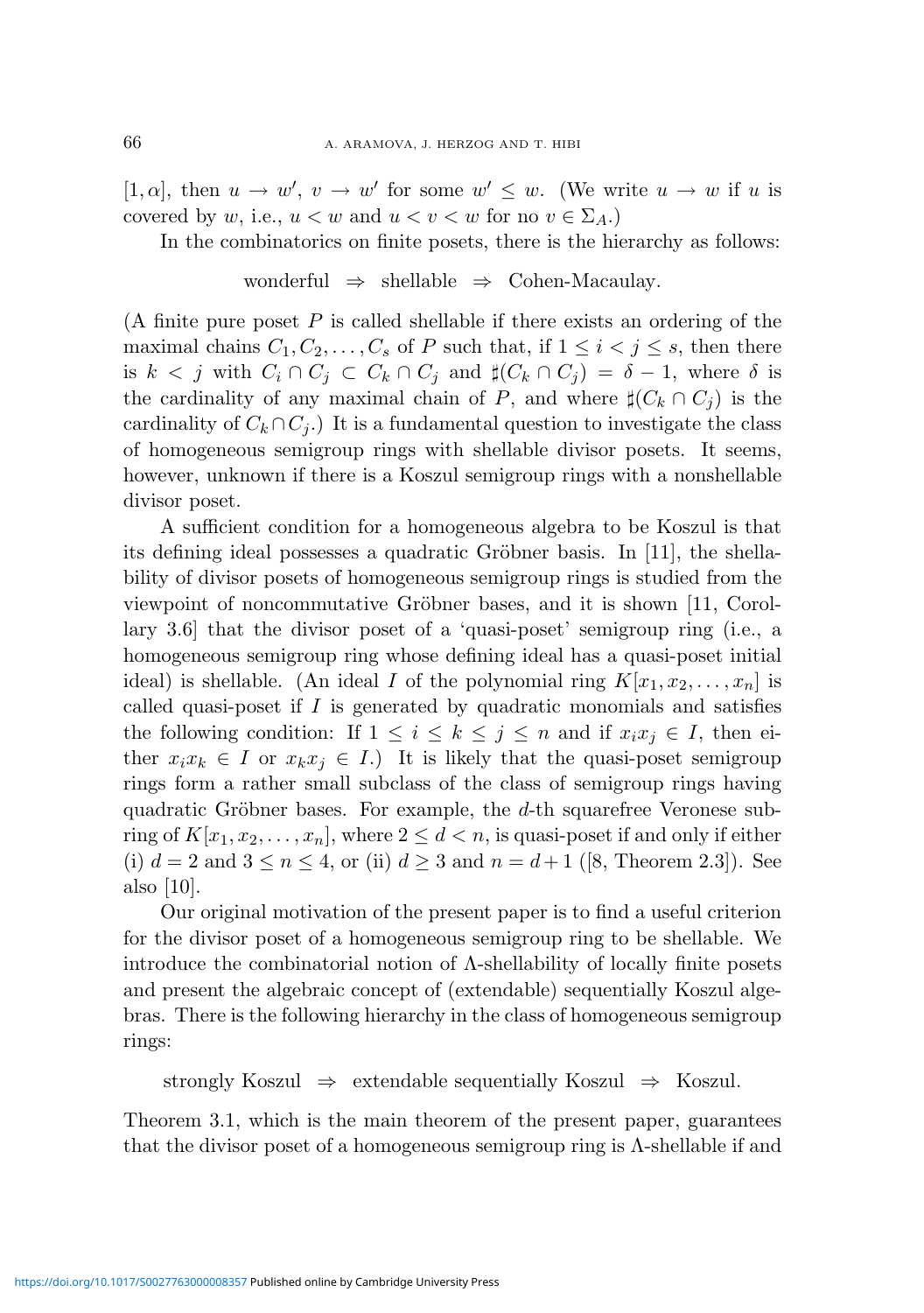only if the semigroup ring is extendable sequentially Koszul. The class of extendable sequentially Koszul semigroup rings contains all monomial ASL's (algebras with straightening laws) as well as all second squarefree Veronese subrings. See Theorems 2.4 and 2.5. In particular, divisor posets of these semigroup rings are shellable. (Note that the shellability of monomial ASL's follows from [11, Corollary 3.6] since every monomial ASL is quasi-poset, while the shellability of second squarefree Veronese subrings does not follow from [11, Corollary 3.6].) It is remarkable that there exists an extendable sequentially Koszul semigroup ring having no quadratic Gröbner basis. See Example 3.5 (a). We do not know if there is a quasi-poset semigroup ring which is not extendable sequentially Koszul.

#### §1. Λ-shellability of locally finite posets

We introduce the notion of Λ-shellability of locally finite posets (partially ordered sets) and show that all rank-selected subposets of a Λ-shellable poset are Λ-shellable.

First, we recall some fundamental materials on finite posets. See, e.g., [12] for the detailed information. Let P be a finite poset. A chain of P is a totally ordered set C of P. The length of a chain C of P is  $\sharp(C) - 1$ , where  $\sharp(C)$  is the cardinality of C as a finite set. A pure poset is a finite poset any of whose maximal chain has the same length. If  $\alpha, \beta \in P$  with  $\alpha < \beta$ , then the closed interval  $[\alpha, \beta]$  is the subposet  $\{\gamma \in P : \alpha \leq \gamma \leq \beta\}$  of P. We write  $\alpha \to \beta$  with  $\alpha, \beta \in P$  for the covering relation of P, i.e.,  $\alpha < \beta$  in P and  $\alpha < \gamma < \beta$  for no  $\gamma \in P$ . A chain  $C : \alpha_0 < \alpha_1 < \cdots < \alpha_q$  of P is called saturated if  $\alpha_{i-1}$  is covered by  $\alpha_i$ , i.e.,  $\alpha_{i-1} \to \alpha_i$  for all  $1 \leq i \leq q$ .

A finite pure poset  $P$  is called *shellable* if there exists a total ordering (called a *shelling*) of the maximal chains  $C_1, C_2, \ldots, C_s$  of P such that, if  $1 \leq i \leq j \leq s$ , then there is  $k \leq j$  with  $C_i \cap C_j \subset C_k \cap C_j$  and  $\sharp(C_k \cap C_j) = \delta - 1$ , where  $\delta$  is the cardinality of any maximal chain of P. See [1] and [2] for the foundations on shellability of finite posets.

A *locally finite* poset is an infinite poset  $\Sigma$  any of whose closed interval is finite. A locally finite poset  $\Sigma$  is called *pure* if every closed interval of  $\Sigma$ is pure.

We work with an infinite poset  $\Sigma$  which is locally finite and pure and which possesses a unique minimal element 1. Let  $\mathcal{M}_q(\Sigma)$  denote the set of saturated chains of  $\Sigma$  of length q starting from 1, in other words, every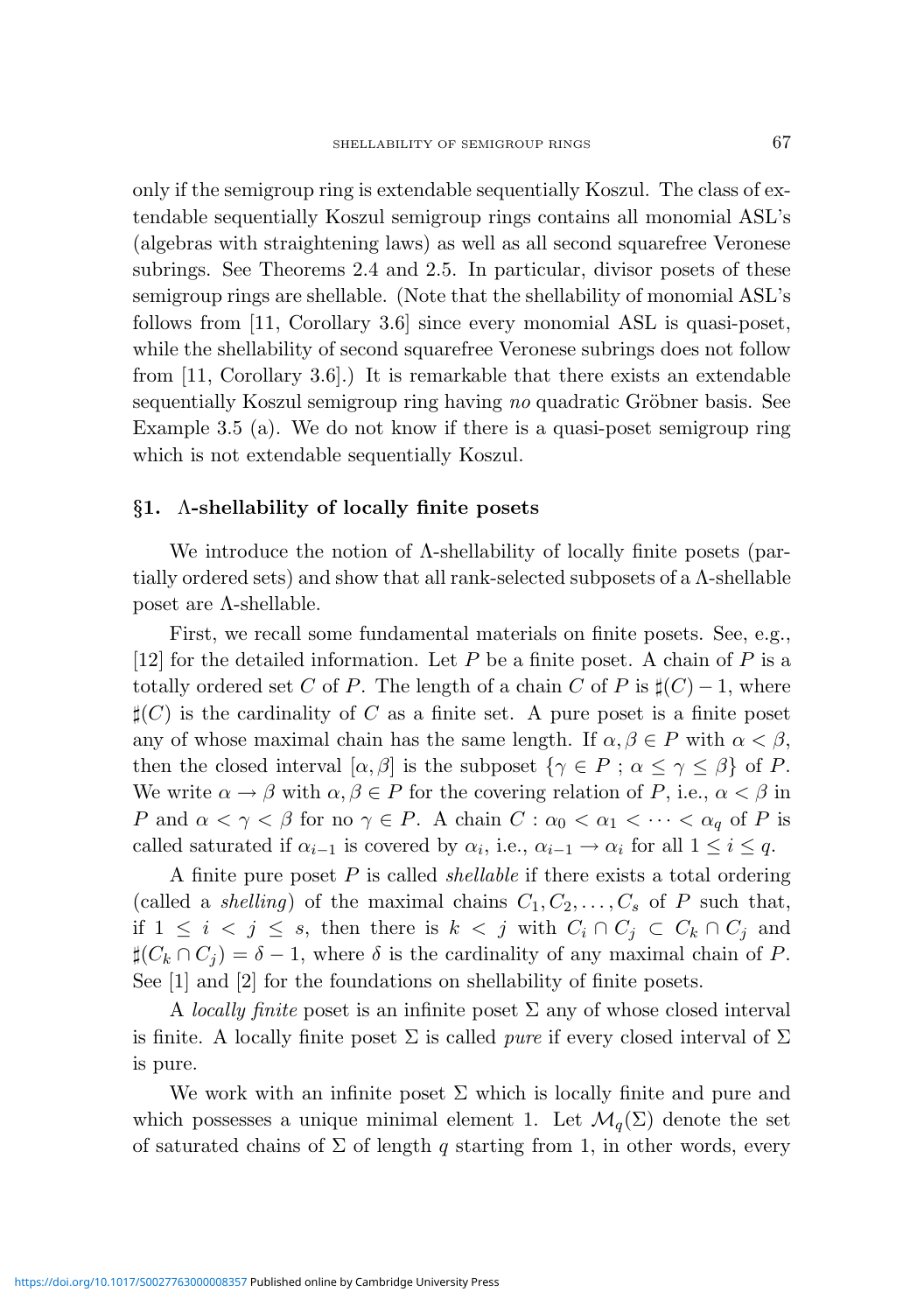chain belonging to  $\mathcal{M}_q(\Sigma)$  is of the form

$$
1 \to \alpha_1 \to \alpha_2 \to \cdots \to \alpha_q
$$

with each  $\alpha_i \in \Sigma$ .

Let  $\Omega$  denote a totally ordered set (say,  $\mathbb{Z}$ ). A *chain-edge labeling* of  $\Sigma$ is a map

$$
\lambda:\bigcup_{q=1}^{\infty}\mathcal{M}_q(\Sigma)\longrightarrow \bigcup_{q=1}^{\infty}\Omega^q,
$$

which associates a saturated chain

$$
C: 1 = \alpha_0 \to \alpha_1 \to \alpha_2 \to \cdots \to \alpha_q
$$

belonging to  $\mathcal{M}_q(\Sigma)$  with

$$
\lambda(C) = (\lambda(C; \alpha_0 \to \alpha_1), \lambda(C; \alpha_1 \to \alpha_2), \dots, \lambda(C; \alpha_{q-1} \to \alpha_q)) \in \Omega^q,
$$

satisfying the following condition:

If  $p \leq q$  and if a saturated chain  $C' : 1 \to \alpha_1 \to \cdots \to \alpha_p$  belonging to  $\mathcal{M}_p(\Sigma)$  is a subchain of a saturated chain  $C: 1 \to \alpha_1 \to \cdots \to$  $\alpha_p \to \alpha_{p+1} \to \cdots \to \alpha_q$  belonging to  $\mathcal{M}_q(\Sigma)$ , then  $\lambda(C'; \alpha_{i-1} \to \Sigma)$  $\alpha_i$ ) =  $\lambda(C; \alpha_{i-1} \rightarrow \alpha_i)$  for all  $1 \leq i \leq p$ .

A chain-edge labeling  $\lambda$  of  $\Sigma$  is said to be a  $\Lambda$ -labeling if the following conditions are satisfied:

(Λ-1) If  $C: 1 = \alpha_0 \rightarrow \alpha_1 \rightarrow \cdots \rightarrow \alpha_q \in \mathcal{M}_q(\Sigma)$  and if  $\alpha_q \rightarrow \beta$  and  $\alpha_q \to \gamma$  with  $\beta \neq \gamma$ , then  $\lambda(C \cup {\beta}; \alpha_q \to \beta) \neq \lambda(C \cup {\gamma}; \alpha_q \to \gamma);$ 

 $(\Lambda$ -2) Let  $C: 1 = \alpha_0 \to \alpha_1 \to \cdots \to \alpha_{q-1} \to \alpha_q \in \mathcal{M}_q(\Sigma)$ , and let  $\alpha_q \to$  $\beta$  and  $\alpha_q \to \gamma$  with  $\beta \neq \gamma$ . If  $\beta$  covers an element  $\alpha' \in \Sigma$  with  $\alpha_{q-1} \to \alpha'$ satisfying  $\lambda((C \setminus {\{\alpha_q\}}) \cup {\{\alpha'\}}; \alpha_{q-1} \to \alpha') < \lambda(C; \alpha_{q-1} \to \alpha_q)$  and if  $\gamma$  covers no element  $\alpha' \in \Sigma$  with  $\alpha_{q-1} \to \alpha'$  satisfying  $\lambda((C \setminus {\alpha_q}) \cup {\alpha'}; \alpha_{q-1} \to \alpha'$  $\alpha'$ )  $\lt \lambda(C; \alpha_{q-1} \to \alpha_q)$ , then  $\lambda(C \cup \{\beta\}; \alpha_q \to \beta) \lt \lambda(C \cup \{\gamma\}; \alpha_q \to \gamma)$ .

A chain-edge labeling  $\lambda$  of  $\Sigma$  is said to be a  $\Lambda$ -shelling if  $\lambda$  is a  $\Lambda$ -labeling and if, for all  $\alpha \in \Sigma$ , the total ordering  $C_1, C_2, \ldots, C_s$  of the maximal chains of the closed interval  $[1,\alpha]$  with

$$
\lambda(C_1) <_{lex} \lambda(C_2) <_{lex} \cdots <_{lex} \lambda(C_s)
$$

<https://doi.org/10.1017/S0027763000008357>Published online by Cambridge University Press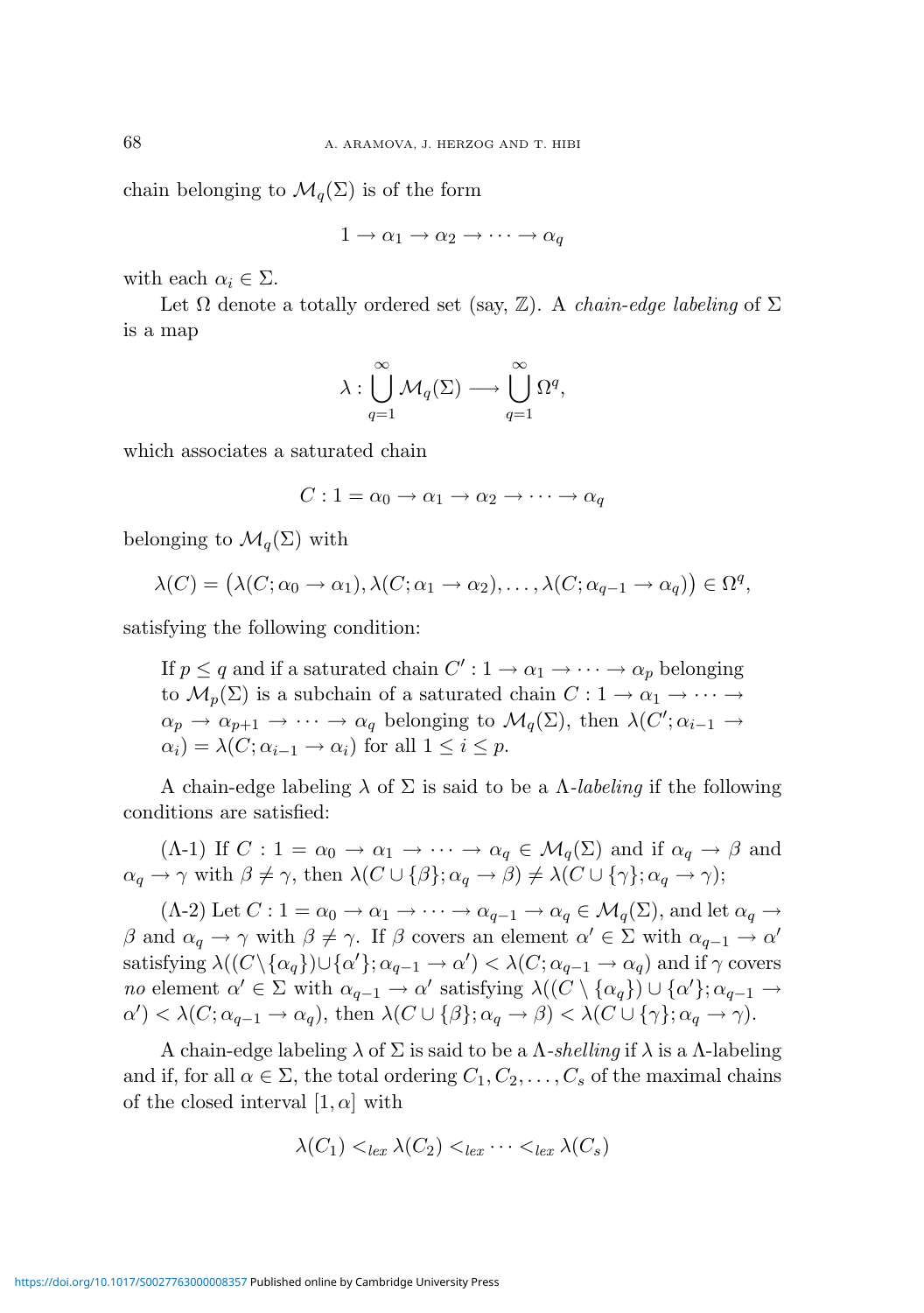defines a shelling of [1,  $\alpha$ ]. Here,  $\lt_{lex}$  is the lexicographic order on  $\Omega^q$  (and q is the length of any maximal chain of  $[1, \alpha]$ ), i.e.,  $(a_1, \ldots, a_q) <_{lex} (b_1, \ldots, b_q)$ if  $a_1 = b_1, ..., a_{i-1} = b_{i-1}$  and  $a_i < b_i$  for some  $1 \le i \le q$ .

An infinite poset  $\Sigma$  which is locally finite and pure with a unique minimal element is called  $\Lambda$ -shellable if  $\Sigma$  admits a  $\Lambda$ -shelling.

Let  $\Sigma$  be an infinite poset which is locally finite and pure with a unique minimal element 1. The rank-selected subposet of  $\Sigma$  of order d with 0 <  $d \in \mathbb{Z}$  is the subposet of  $\Sigma$  which consists of those elements  $\alpha \in \Sigma$  such that the length of any maximal chain of the closed interval  $[1,\alpha]$  belongs to  $\{0, d, 2d, 3d, \dots\}.$ 

THEOREM 1.1. All rank-selected subposets of a  $\Lambda$ -shellable poset are Λ-shellable.

*Proof.* Let Σ be a Λ-shellable poset with a Λ-shelling λ, and let  $\Sigma^{(d)}$ be the rank-selected subposet of  $\Sigma$  of order d. If  $C: 1 = \alpha_0 \rightarrow \alpha_1 \rightarrow \cdots$  $\alpha_q \in \mathcal{M}_q(\Sigma^{(d)})$ , then we write  $\overline{C}$  for the maximal chain of  $[1, \alpha_q]$  in  $\Sigma$  with  $\alpha_i \in \overline{C}$  for each i such that, for any maximal chain C' of  $[1,\alpha_q]$  in  $\Sigma$  with  $\alpha_i \in C'$  for each i, we have  $\lambda(\bar{C}) \leq_{lex} \lambda(C')$ . If

$$
\bar{C} : \cdots \to \alpha_{i-1} \to \alpha_{i-1}^{(1)} \to \alpha_{i-1}^{(2)} \to \cdots \to \alpha_{i-1}^{(d-1)} \to \alpha_i \to \cdots,
$$

then we define  $\lambda^{(d)}(C; \alpha_{i-1} \to \alpha_i) \in \Omega^d$  to be

$$
\left(\lambda(\bar{C}; \alpha_{i-1} \to \alpha_{i-1}^{(1)}), \lambda(\bar{C}; \alpha_{i-1}^{(1)} \to \alpha_{i-1}^{(2)}), \ldots, \lambda(\bar{C}; \alpha_{i-1}^{(d-1)} \to \alpha_i)\right).
$$

This technique enables us to obtain a chain-edge labeling

$$
\lambda^{(d)}: \bigcup_{q=1}^{\infty} \mathcal{M}_q(\Sigma^{(d)}) \longrightarrow \bigcup_{q=1}^{\infty} (\Omega^d)^q
$$

of  $\Sigma^{(d)}$ , which satisfies the condition  $(\Lambda$ -1).

Let C and C' be maximal chains of the closed interval  $[1, u]$  of  $\Sigma^{(d)}$ with  $\lambda^{(d)}(C) <_{lex} \lambda^{(d)}(C')$ . Then  $\lambda(\overline{C}) <_{lex} \lambda(\overline{C}')$ . Hence there exists a maximal chain  $C_0$  of the closed interval  $[1, u]$  of  $\Sigma$  such that  $\lambda(C_0) <_{lex}$  $\lambda(\bar{C}'), \bar{C} \cap \bar{C}' \subset C_0 \cap \bar{C}'$  and  $\sharp(C_0 \cap \bar{C}') = \sharp(\bar{C}) - 1$ . Since  $\lambda(C_0) <_{lex} \lambda(\bar{C}'),$ it follows that  $\bar{C}' \setminus C_0 \subset \Sigma^{(d)}$ . Thus the maximal chain  $C'' = C_0 \cap \Sigma^{(d)}$ of  $[1, u]$  of  $\Sigma^{(d)}$  satisfies  $\lambda^{(d)}(C'') \leq_{lex} \lambda^{(d)}(C')$ ,  $C \cap C' \subset C'' \cap C'$  and  $\sharp(C'' \cap C') = \sharp(C) - 1.$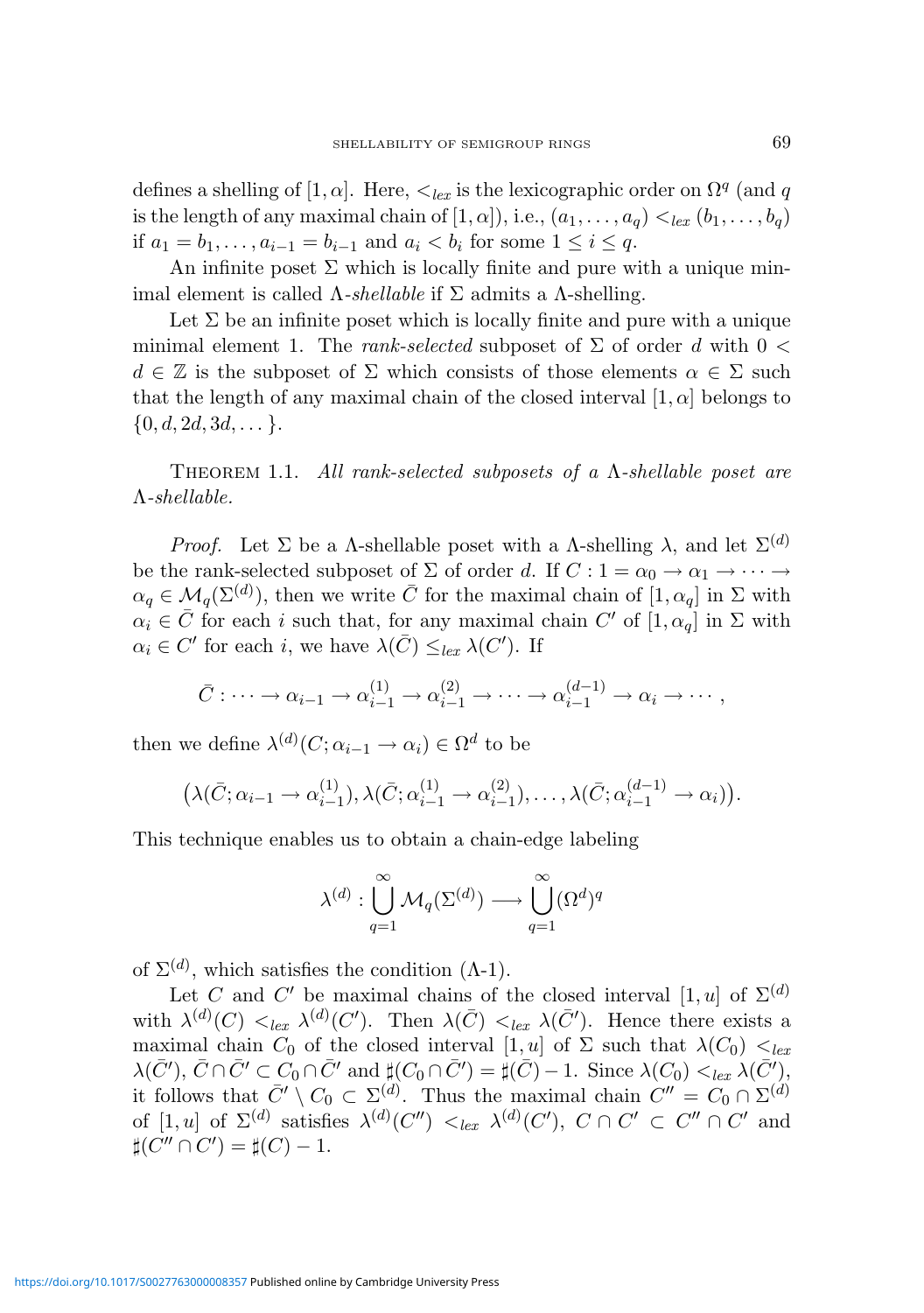Hence  $\lambda^{(d)}$  turns out to be a A-shelling of  $\Sigma^{(d)}$ , provided that  $\lambda^{(d)}$ satisfies the condition (Λ-2). Let  $C: 1 = \alpha_0 \to \alpha_1 \to \cdots \to \alpha_{q-1} \to \alpha_q \in$  $\mathcal{M}_q(\Sigma^{(d)})$ , and let  $\alpha_q \to \beta$  and  $\alpha_q \to \gamma$  with  $\beta \neq \gamma$  in  $\Sigma^{(d)}$ . Suppose that β covers an element  $\alpha' \in \Sigma^{(d)}$  with  $\alpha_{q-1} \to \alpha'$  satisfying  $\lambda^{(d)}((C \setminus {\alpha_q}) \cup$  $\{\alpha'\}; \alpha_{q-1} \to \alpha' \rangle \langle \alpha \rangle \langle C; \alpha_{q-1} \to \alpha_q \rangle$  and that  $\gamma$  covers no element  $\alpha' \in \Sigma^{(d)}$  with  $\alpha_{q-1} \to \alpha'$  satisfying  $\lambda^{(d)}((C \setminus {\alpha_q}) \cup {\alpha'}; \alpha_{q-1} \to \alpha')$  $\lambda^{(d)}(C; \alpha_{q-1} \to \alpha_q)$ . Let  $C_1 = C \cup {\beta}$ ,  $C_2 = C \cup {\gamma}$  and  $C_3 = (C \setminus$  $\{\alpha_q\}\cup\{\alpha',\beta\}$ . Let  $\alpha_q\to\beta'$  in  $\bar{C}_1$ ,  $\alpha_q\to\gamma'$  in  $\bar{C}_2$  and  $\alpha''\to\alpha_q$  in  $\bar{C}$ . Since  $\lambda(\bar{C}_3)$   $\lt_{leq q}$   $\lambda(\bar{C}_1)$ , the shellability of  $[1, \beta]$  in  $\Sigma$  guarantees the existence of  $\xi \in \Sigma^{(d)}$  with  $\alpha'' \to \xi \to \beta'$  in  $\Sigma$  and with  $\lambda((\bar{C} \setminus {\{\alpha_q\}}) \cup {\{\xi\}}; \alpha'' \to$  $\xi$  <  $\lambda(\bar{C}; \alpha'' \to \alpha_q)$ . Since there is no  $\xi \in \Sigma^{(d)}$  with  $\alpha'' \to \xi \to \gamma'$  in  $\Sigma$ and with  $\lambda((\bar{C}\setminus {\{\alpha_q\}}) \cup {\{\xi\}}; \alpha'' \to {\xi}) \leq \lambda(\bar{C}; \alpha'' \to \alpha_q)$ , it follows that  $\lambda(\bar C\cup\{\beta'\};\alpha_q\rightarrow\beta')\lt\lambda(\bar C\cup\{\gamma'\};\alpha_q\rightarrow\gamma')$ . Hence  $\lambda^{(d)}(C\cup\{\beta\};\alpha_q\rightarrow\gamma')$  $\beta$  <  $\lambda^{(d)}(C \cup {\{\gamma\}}; \alpha_q \to \gamma)$ , as desired. П

### §2. Extendable sequentially Koszul algebras

We introduce the concept of extendable sequentially Koszul algebras and show that all ASL's (algebras with straightening laws) as well as all second squarefree Veronese subrings are extendable sequentially Koszul algebras.

Let K be a field and  $A = A_0 \oplus A_1 \oplus \cdots$  a homogeneous K-algebra. Let  $G = \{s_1, \ldots, s_n\}$  be a minimal system of generators of A with each  $s_i \in A_1$ .

(1) We say that a subset  $\{s_{i_1}, \ldots, s_{i_q}\}$  of G has linear quotients if there exists an ordered sequence

$$
\mathbf{s}=(s_{j_1},\ldots,s_{j_q})
$$

of  $\{s_{i_1},\ldots,s_{i_q}\}\$  such that, for all initial sequences  $(s_{j_1},\ldots,s_{j_p})$  of s, the colon ideal

$$
I(\mathbf{s};p)=(s_{j_1},\ldots,s_{j_{p-1}}):s_{j_p}
$$

is generated by a subset  $G(\mathbf{s};p)$  of  $G$ .

(1') We say that a subset  $\{s_{i_1}, \ldots, s_{i_q}\}$  of G has extendable linear quotients if there exists an ordered sequence

$$
\mathbf{s}=(s_{j_1},\ldots,s_{j_n})
$$

of G with

$$
\{s_{i_1},\ldots,s_{i_q}\} = \{s_{j_1},\ldots,s_{j_q}\}\
$$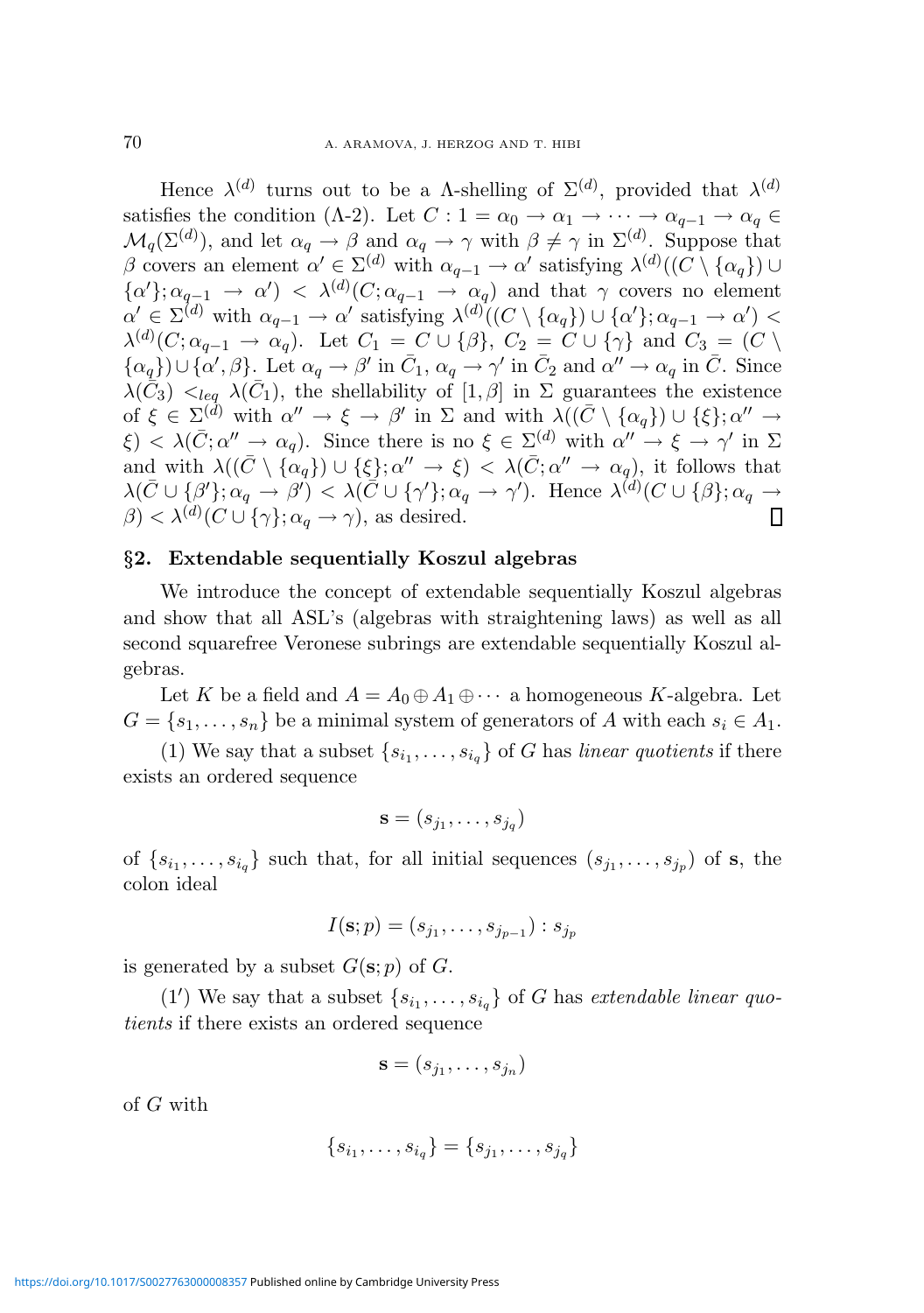such that, for all initial sequences  $(s_{j_1},...,s_{j_p})$  of **s**, the colon ideal

$$
I(\mathbf{s};p)=(s_{j_1},\ldots,s_{j_{p-1}}):s_{j_p}
$$

is generated by a subset  $G(\mathbf{s};p)$  of G.

(2) We say that a subset  $\{s_{i_1}, \ldots, s_{i_q}\}$  of G has linear quotients of second level if there exists an ordered sequence  $\mathbf{s} = (s_{j_1}, \ldots, s_{j_q})$  of  $\{s_{i_1}, \ldots, s_{i_q}\}\$ such that, for all  $1 < p \leq q$ , the colon ideal  $I(\mathbf{s}; p)$  is generated by a subset  $G(\mathbf{s};p)$  of G and, in addition,  $G(\mathbf{s};p)$  has linear quotients.

(2') We say that a subset  $\{s_{i_1}, \ldots, s_{i_q}\}$  of G has extendable linear quotients of second level if there exists an ordered sequence  $\mathbf{s} = (s_{j_1}, \dots, s_{j_n})$  of G with  $\{s_{i_1}, \ldots, s_{i_q}\} = \{s_{j_1}, \ldots, s_{j_q}\}$  such that, for all  $1 < p \le n$ , the colon ideal  $I(\mathbf{s};p)$  is generated by a subset  $G(\mathbf{s};p)$  of G and, in addition,  $G(\mathbf{s};p)$ has extendable linear quotients.

(3) We say that a subset  $\{s_{i_1}, \ldots, s_{i_q}\}$  of G has linear quotients of  $\rho$ -th level if there exists an ordered sequence  $\mathbf{s} = (s_{j_1}, \ldots, s_{j_q})$  of  $\{s_{i_1}, \ldots, s_{i_q}\}\$ such that, for all  $1 < p \leq q$ , the colon ideal  $I(\mathbf{s}; p)$  is generated by a subset  $G(\mathbf{s}; p)$  of G and, in addition,  $G(\mathbf{s}; p)$  has linear quotients of  $(\rho - 1)$ -th level.

(3') We say that a subset  $\{s_{i_1}, \ldots, s_{i_q}\}$  of G has extendable linear quotient of  $\rho$ -th level if there exists an ordered sequence  $\mathbf{s} = (s_{j_1}, \ldots, s_{j_n})$  of G with  $\{s_{i_1}, \ldots, s_{i_q}\} = \{s_{j_1}, \ldots, s_{j_q}\}\$  such that, for all  $1 < p \leq n$ , the colon ideal  $I(\mathbf{s};p)$  is generated by a subset  $G(\mathbf{s};p)$  of G and, in addition,  $G(\mathbf{s};p)$ has extendable linear quotients of  $(\rho - 1)$ -th level.

DEFINITION 2.1. (a) A homogeneous K-algebra  $A = A_0 \oplus A_1 \oplus \cdots$  is called sequentially Koszul (resp. extendable sequentially Koszul) if A admits a minimal system of generators  $G = \{s_1, \ldots, s_n\}$  ( $\subset A_1$ ) such that G has linear quotients (resp. extendable linear quotients) of  $\rho$ -th level for all  $\rho \geq 2$ .

(b) A homogeneous semigroup ring is called sequentially Koszul (resp. extendable sequentially Koszul) if its minimal system of monomial generators has linear quotients (resp. extendable linear quotients) of  $\rho$ -th level for all  $\rho \geq 2$ .

Recall from [5] that a homogeneous K-algebra  $A = A_0 \oplus A_1 \oplus \cdots$  is called *strongly Koszul* if A admits a minimal system of generators  $G =$  $\{s_1, \ldots, s_n\}$  (⊂ A<sub>1</sub>) satisfying the following condition:

(\*) For all subsequences  $s_{i_1}, \ldots, s_{i_q}$  of  $(s_1, \ldots, s_n)$  with  $i_1 < \cdots <$  $i_q$  and for all  $1 < p \leq q$ , the colon ideal  $(s_{i_1}, \ldots, s_{i_{p-1}})$ :  $s_{i_p}$  is generated by a subset of G.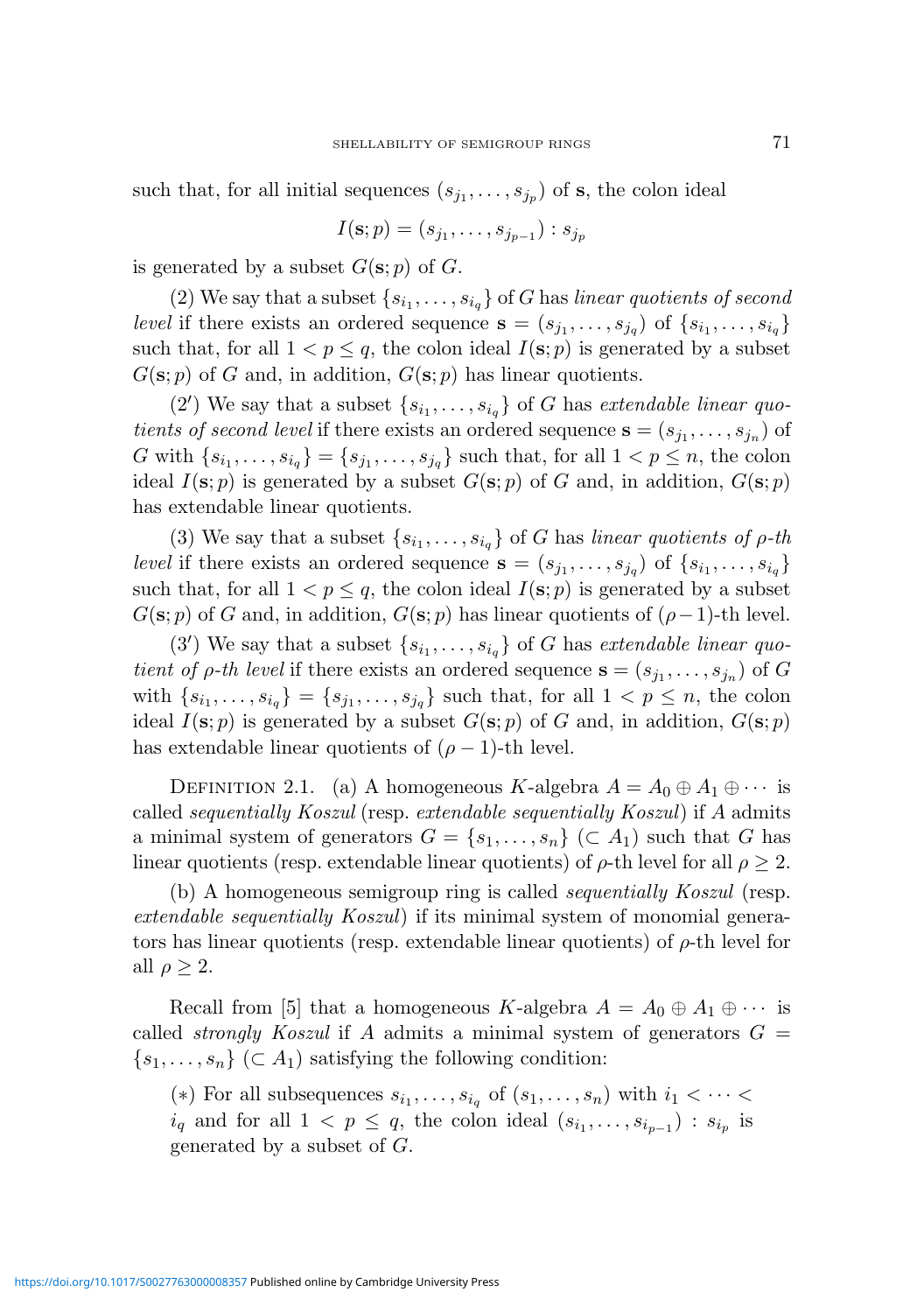Moreover, a homogeneous semigroup ring is called strongly Koszul if its minimal system of monomial generators  $G = \{s_1, \ldots, s_n\}$  satisfies the condition  $(*)$  above. It follows from [5, Proposition 1.4] that a homogeneous semigroup ring with its minimal system of monomial generators  $G = \{s_1, \ldots, s_n\}$  is strongly Koszul if and only if the colon ideal  $(s_i)$ :  $s_j$  is generated by a subset of G for all  $i \neq j$ . Thus, in particular, any strongly Koszul semigroup ring is extendable sequentially Koszul.

In [5, Theorem 1.2] it is proved that every strongly Koszul algebra is Koszul. The technique appearing in the proof of [5, Theorem 1.2] can be applied to sequentially Koszul algebras and we obtain

THEOREM 2.2. A sequentially Koszul algebra is Koszul. (Thus, in particular, every extendable sequentially Koszul algebra is Koszul.)

One of the most distinguished classes of extendable sequentially Koszul algebras is the class of ASL's. First of all, we recall some fundamental materials on ASL's from  $[4]$ . See also  $[3]$  and  $[7]$ . Let K be a field and  $A = A_0 \oplus A_1 \oplus A_2 \oplus \cdots$  a graded algebra over  $A_0 = K$ . Let P be a finite poset which is a subset of  $A_1$  and suppose that A is generated by P as an algebra over K. A product of the form  $\alpha_1 \alpha_2 \cdots \alpha_q$  with each  $\alpha_i \in P$ is called a *standard monomial* of A if  $\alpha_1 \leq \alpha_2 \leq \cdots \leq \alpha_q$ . Then A is an algebra with straightening laws (ASL for short) on  $P$  over  $K$  if

(ASL-1) The set of standard monomials of A is a basis of A as a vector space over  $K$ ;

(ASL-2) If  $\alpha$  and  $\beta$  in P are incomparable and if

$$
\alpha \beta = \sum_i r_i \gamma_{i_1} \gamma_{i_2},
$$

where  $0 \neq r_i \in K$  and  $\gamma_{i_1} \leq \gamma_{i_2}$ , is the unique expression for  $\alpha\beta$  in A as a linear combination of standard monomials guaranteed by (ASL-1), then  $\gamma_{i_1} \leq \alpha$  and  $\gamma_{i_1} \leq \beta$  for every *i*.

The relations mentioned in (ASL-2) are called the *straightening relations*. It then follows that if  $w = \beta_1 \beta_2 \cdots$  is a nonstandard monomial of A and if

$$
w=\sum_i r_i\gamma_{i_1}\gamma_{i_2}\cdots
$$

with  $0 \neq r_i \in K$  and with  $\gamma_{i_1} \leq \gamma_{i_2} \leq \cdots$  is the standard monomial expression of w, then  $\gamma_{i_1} < \beta_j$  for all i and j.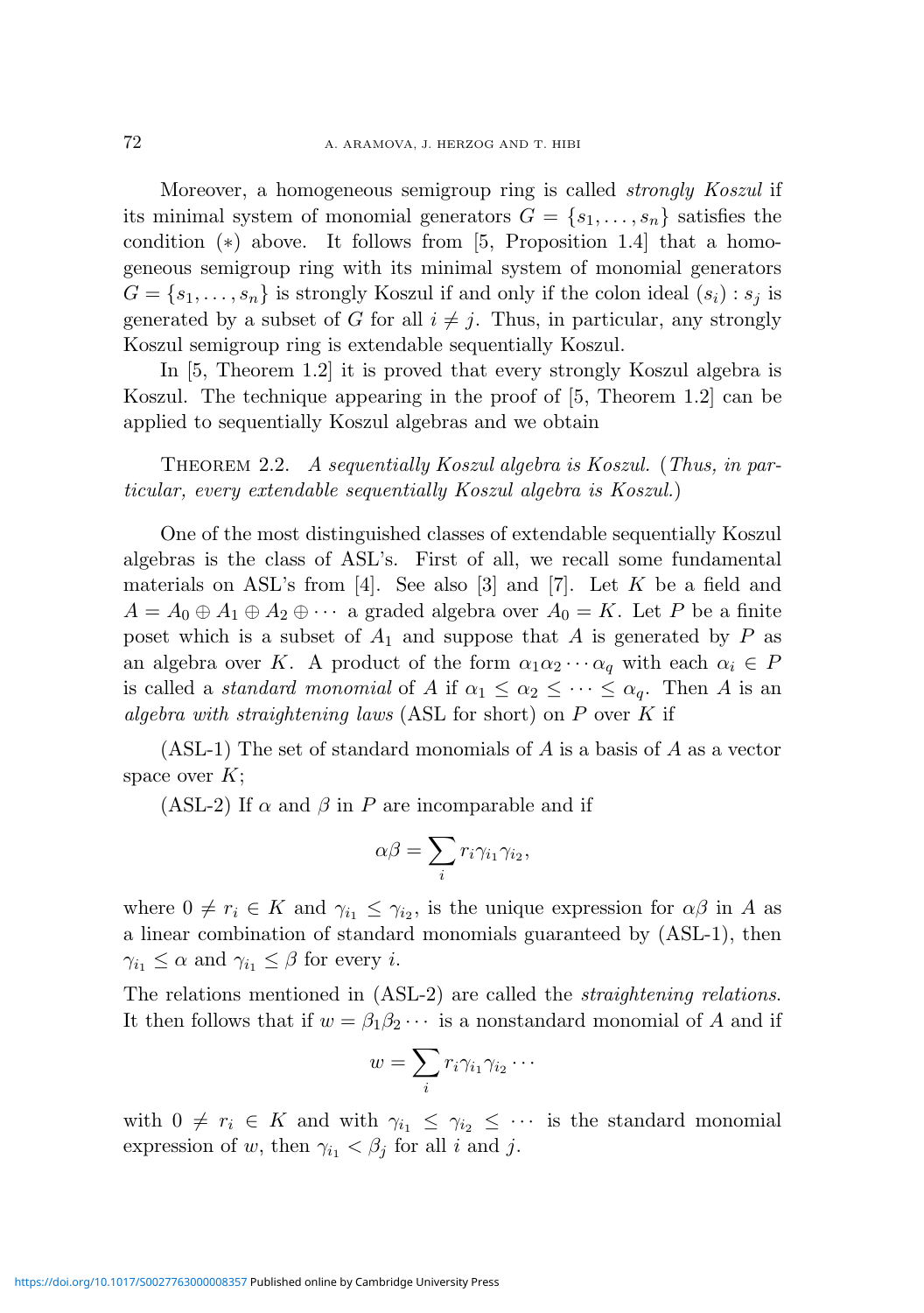A poset ideal of a finite poset  $P$  is a subset  $I$  of  $P$  (possibly, empty) such that  $\alpha \in I$  and  $\beta \in P$  together with  $\beta \leq \alpha$  in P imply  $\beta \in I$ . If A is an ASL on P over K and if I is a poset ideal of P, then the ideal  $({\{\xi;\xi \in I\}})$ of  $\overline{A}$  generated by  $\overline{I}$  has a  $\overline{K}$ -basis consisting of those standard monomials  $\gamma_{i_1}\gamma_{i_2}\cdots$  with  $\gamma_{i_1}\leq \gamma_{i_2}\leq \cdots$  and with  $\gamma_{i_1}\in I$ .

LEMMA 2.3. Let I be a poset ideal of P and  $\alpha \in P \setminus I$ . Suppose that  $I \cup \{\alpha\}$  is a poset ideal of P. Then, in A, we have

$$
(\{\xi \; ; \; \xi \in I\}) : \alpha = (\{\zeta \in P \; ; \; \zeta \not\geq \alpha\}).
$$

*Proof.* First, if  $\zeta \in P$  with  $\zeta \not\geq \alpha$ , then  $\zeta \alpha$  belongs to  $(\{\xi : \xi < \alpha\})$  by (ASL-2). Thus,  $\zeta \alpha \in (\{\xi : \xi \in I\})$  since  $(\{\xi : \xi < \alpha\}) \subset (\{\xi : \xi \in I\}).$ 

Second, suppose that  $\delta \in A$  belongs to  $(\{\xi : \xi \in I\}) : \alpha$  and let  $\delta = \sum_i r_i \gamma_{i_1} \gamma_{i_2} \cdots$  be the standard monomial expression of  $\delta$  with  $0 \neq$  $r_i \in K$  and with  $\gamma_{i_1} \leq \gamma_{i_2} \leq \cdots$  for each i. Let  $S = \{i : \alpha \leq \gamma_{i_1}\}\$ and  $T = \{i \; ; \; \alpha \not\leq \gamma_{i_1}\}.$  Then, for each  $i \in S$ , the monomial  $\alpha\gamma_{i_1}\gamma_{i_2}\cdots$  is standard with  $\alpha \gamma_{i_1} \gamma_{i_2} \cdots \notin (\{\xi \; ; \; \xi \in I\})$ . If  $i \in T$ , then every standard monomial appearing in the standard monomial expression of  $\alpha \gamma_{i_1} \gamma_{i_2} \cdots$  is of the form  $\eta_{i_1}\eta_{i_2}\cdots$  with  $\eta_{i_1} \leq \eta_{i_2} \leq \cdots$  and with  $\eta_{i_1} < \alpha$ . Since I is a poset ideal of P, it follows that  $\alpha\delta$  belongs to  $(\{\xi : \xi \in I\})$  if and only if  $S = \emptyset$ . Thus,  $({\{\xi : \xi \in I\}}) : \alpha \subset ({\{\zeta \in P : \zeta \not\geq \alpha\}}).$ ▯

THEOREM 2.4. Every ASL is extendable sequentially Koszul.

*Proof.* Let  $P = {\alpha_1, \alpha_2, ..., \alpha_n}$  be a finite poset and suppose that  $i < j$  if  $\alpha_i < \alpha_j$ . Let  $A = A_0 \oplus A_1 \oplus A_2 \oplus \cdots$  be an ASL on  $P \subset A_1$ ) over a field  $K = A_0$ . We will prove that the minimal system of generators  $P = {\alpha_1, \alpha_2, ..., \alpha_n}$  has extendable linear quotients of  $\rho$ -th level for all  $\rho \geq 2$ .

Since  $\{\alpha_1, \alpha_2, \ldots, \alpha_i\}$  is a poset ideal of P for every  $1 \leq i \leq n$ , Lemma 2.3 guarantees that

$$
(\alpha_1, \alpha_2, \ldots, \alpha_i) : \alpha_{i+1} = (\{\alpha_k : \alpha_k \geq \alpha_{i+1}\})
$$

for every  $1 \leq i < n$ . Let  $\{\alpha_k : \alpha_k \not\geq \alpha_{i+1}\} = \{\alpha_{j_1}, \alpha_{j_2}, \ldots, \alpha_{j_{q_i}}\}$  with  $1 \leq j_1 < j_2 < \cdots < j_{q_i} \leq n$ . We write  $(\alpha_{p_1}, \alpha_{p_2}, \ldots, \alpha_{p_n})$  for the ordered sequence  $(\alpha_{j_1}, \alpha_{j_2}, \ldots, \alpha_{j_{q_i}}, \alpha_{t_1}, \alpha_{t_2}, \ldots, \alpha_{t_{n-q_i}})$  of P with  $t_1 < t_2 < \cdots <$  $t_{n-q_i}$ . Since  $\{\alpha_{p_1}, \alpha_{p_2}, \ldots, \alpha_{p_i}\}$  is a poset ideal of P for every  $1 \leq i \leq n$ , it follows that  $(\alpha_{p_1}, \alpha_{p_2}, \ldots, \alpha_{p_i})$ :  $\alpha_{p_{i+1}} = (\{\alpha_k \; ; \; \alpha_k \not\geq \alpha_{p_{i+1}}\})$ . Now, continuing such procedures enables us to see that  $P$  has extendable linear quotients of  $\rho$ -th level for all  $\rho \geq 2$ , as desired. ▯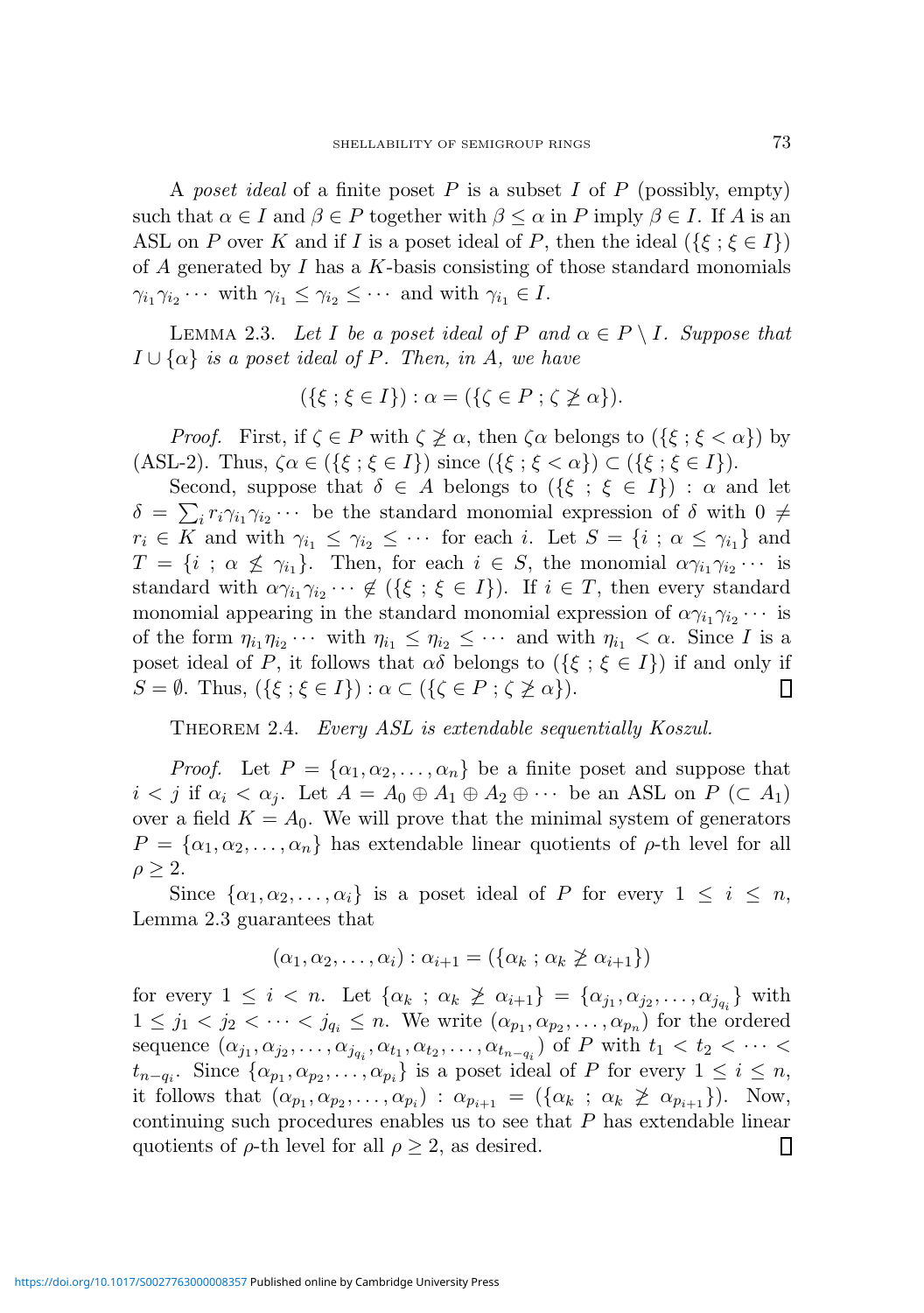We next present a class of extendable sequentially Koszul semigroup rings. Let  $K[x_1, x_2, \ldots, x_n]$  be the polynomial ring in n variables over a field K and write  $R_{n,2}$  for the subring of  $K[x_1, x_2, \ldots, x_n]$  generated by all squarefree quadratic monomials. We call  $R_{n,2}$  the second squarefree Veronese subring of  $K[x_1, x_2, \ldots, x_n]$ . It is known [13] that  $R_{n,2}$  has a squarefree quadratic Gröbner basis and, in particular, is normal and Koszul.

THEOREM 2.5. The second squarefree Veronese subring  $R_{n,2}$  is extendable sequentially Koszul.

We will prove in fact that  $R_{n,2}$  is extendable sequentially Koszul with respect to the lexicographic order  $x_1x_2 > x_1x_3 > \cdots > x_1x_n > x_2x_3 > \cdots$ of the generators.

In order to simplify notation we write  $(ij)$  for  $x_ix_j$ . If all integers i, j,  $i', j'$  are different, then we call  $(ij), (i'j')$  a *bad pair*.

LEMMA 2.6. If a sequence  $\mathcal{L} = ((i_1j_1), \ldots, (i_mj_m))$  with  $(i_1j_1) > \cdots >$  $(i_m j_m)$  satisfies the following condition:

(\*\*) For every bad pair  $(ij) > (kl)$  in  $\mathcal{L}$ , at least one of the elements  $(ik)$ ,  $(il)$ ,  $(jk)$ ,  $(jl)$  belongs to  $\mathcal L$  and is bigger than  $(kl)$ ,

then  $\mathcal L$  has linear quotients and  $((i_1j_1), \ldots, (i_{q-1}j_{q-1})) : (i_qj_q)$  satisfies  $(**)$ for every  $2 \leq q \leq m$ .

*Proof.* First we compute all colon ideals of the form  $(i'j')$ :  $(ij)$  with  $(i'j') \neq (ij)$ . There are two cases to be considered:

Case 1. The number of elements of the set  $\{i', j', i, j\}$  is 3. We may assume that  $i' = i$ . Then  $(ij') : (ij) = ((j'k) ; k \neq j', j)$ .

Case 2.  $(i'j'), (ij)$  is a bad pair. Then  $(i'j') : (ij) = ((i'j'), (i'k)(j'k)$ ;  $k \neq i', j', i, j)$ .

In Case 1, let  $a \in (ij') : (ij)$  be a semigroup element. Then  $a(ij) =$  $b(ij')$  for some other semigroup element b. It follows that  $(kj')$  is a factor of a for some  $k \neq j'$ . If  $k \neq j$ , we are done. Assume  $k = j$ . Suppose all factors  $(i_{\ell}j_{\ell}), 1 \leq \ell \leq r$ , of a contain j. Then j has to appear  $(r + 1)$ -times in b, which is a contradiction. Therefore,  $a = (j'j)(i''j'') \cdots$  where  $i'' \neq j \neq j''$ . Since  $i'' \neq j''$ , we may assume  $i'' \neq j'$ . Then  $a = (j'i'')(jj'') \cdots$ . This completes the proof of Case 1.

In Case 2, let  $a \in (i'j') : (ij)$  be a semigroup element which contains no factor  $(i'j')$ . Then  $a = (i'i_1)(j'j_1) \cdots$ . If  $i_1 \neq j_1$ , then  $a = (i'j')(i_1j_1) \cdots$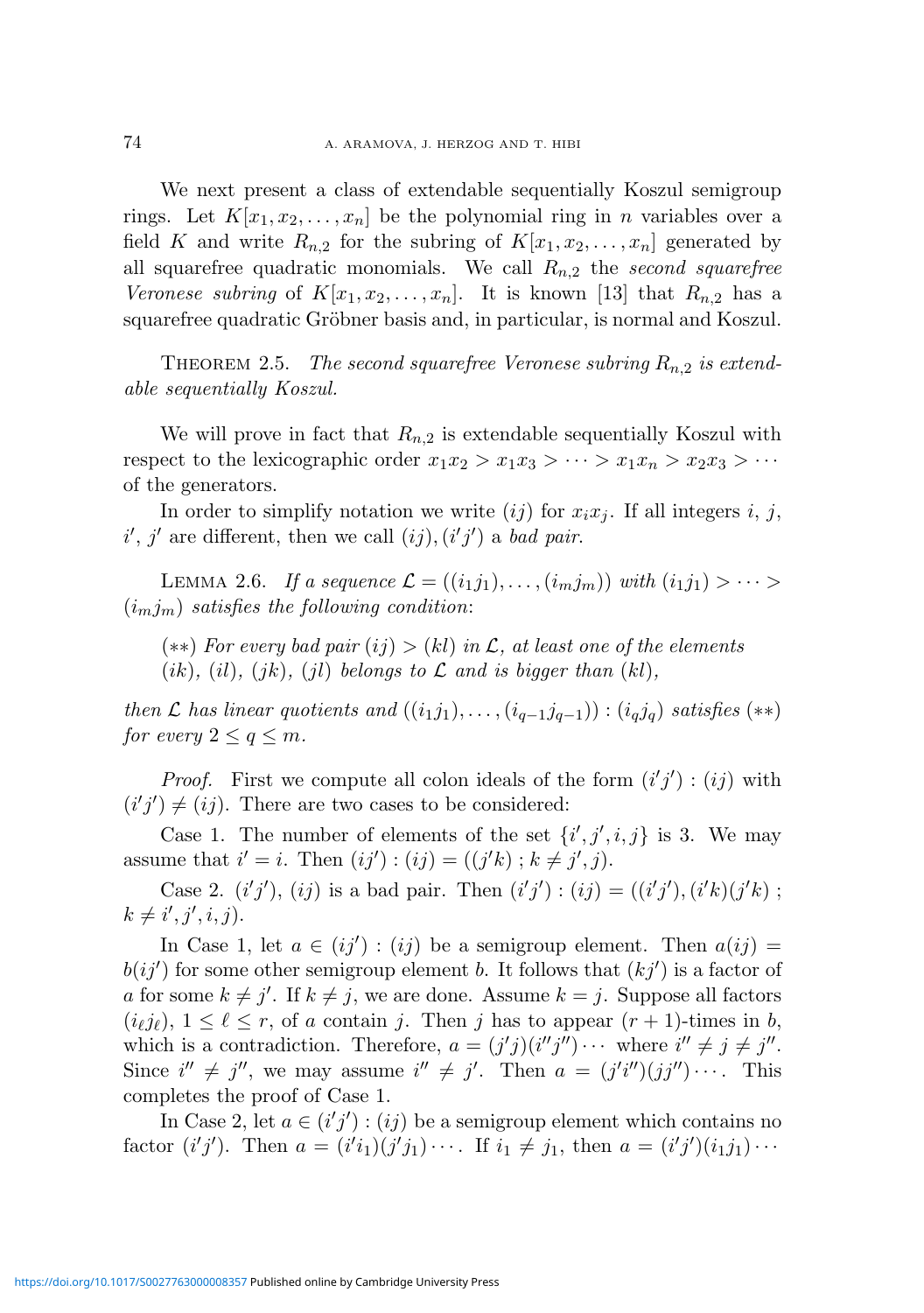which is a contradiction. Hence  $i_1 = j_1$  and  $a = (i'i_1)(j'i_1) \cdots$ . Suppose  $i_1 = i$ . Then any factor of a must be (ti) with  $t \neq i$ , because a contains no factor  $(i'j')$ . Thus, we get the contradiction  $a \notin (i'j') : (ij)$ . This completes the proof of Case 2.

Let now  $I = ((i_1j_1), \ldots, (i_{q-1}j_{q-1})), 2 \le q \le m$ , and  $a \in I : (i_qj_q)$  be a semigroup generator of the colon ideal. Then  $a \in (i_p j_p) : (i_q j_q)$  for some  $p < q$ . If  $(i_p j_p)$ ,  $(i_q j_q)$  is not a bad pair, then by Case 1, the element a is of degree 1 (in the algebra).

Now suppose that  $(i_p j_p)$ ,  $(i_q j_q)$  is a bad pair. Then by Case 2, if a is not of degree 1, then  $a = (i_p k)(j_p k)$ . By condition  $(**)$ , at least one of the two factors  $(i_p k)$ ,  $(j_p k)$  of a belongs to  $I : (i_q j_q)$ . Therefore this colon ideal is linear.

It remains to show that  $I : (i_q j_q)$  satisfies condition (\*\*). From the preceding arguments it follows that  $I : (i_q j_q)$  is generated by all  $((i_p j_p)$ :  $(i_q j_q)$  such that  $(i_p j_p)$ ,  $(i_q j_q)$  is not a bad pair. Set  $i = i_q$ ,  $j = j_q$ , assume  $i < j$ , and take a bad pair a, b in  $I : (ij)$ . Then there exist  $(i_s j_s), (i_t j_t) \in I$ ,  $i_s < j_s$ ,  $i_t < j_t$  such that  $(i_s j_s)$ ,  $(ij)$  and  $(i_t j_t)$ ,  $(ij)$  are not bad pairs, and  $a \in (i_s j_s) : (ij)$  and  $b \in (i_t j_t) : (ij)$ . Therefore a and b are of the form as described in Case 1. Altogether there are six possibilities to be considered. We treat one of them, the other cases being similar.

So let  $i = i_t$  and  $j = j_s$ ; then

$$
Q_s = (i_s j) : (ij) = ((i_s k) ; k \neq i_s, i), \quad Q_t = (ij_t) : (ij) = ((k j_t) ; k \neq j, j_t).
$$

Therefore  $a = (i_s k_1)$  for some  $k_1 \neq i_s, i$ , and  $b = (k_2 j_t)$  for some  $k_2 \neq j, j_t$ . There are four cases to be considered.

(a)  $i_s < k_1$  and  $k_2 < j_t$ . If  $(i_s k_1) > (k_2 j_t)$ , then  $i_s < k_2$ , and so  $i_s < j_t$ . Since  $i < j_t$ , it follows that  $(i_s j_t) \in Q_s$  and  $(i_s j_t) > (k_2 j_t)$ .

If  $(i_s k_1) < (k_2 j_t)$ , then  $k_2 < i_s$ , and so  $(k_2 i_s) \in Q_s$  and  $(k_2 i_s) > (i_s k_1)$ . (b)  $i_s < k_1$  and  $k_2 > j_t$ . If  $(i_s k_1) > (j_t k_2)$ , then  $i_s < j_t < k_2$ . Since  $i < j_t$ , it follows that  $(i_s j_t) \in Q_s$  and  $(i_s j_t) > (j_t k_2)$ .

If  $(i_s k_1) < (j_t k_2)$ , then  $j_t < i_s < k_1$ , and so  $(j_t i_s) \in Q_s$  and  $(j_t i_s)$  $(i_{s}k_{1}).$ 

(c)  $i_s > k_1$  and  $k_2 < j_t$ . If  $(k_1 i_s) > (k_2 j_t)$ , then  $k_1 < k_2$ , and so  $k_1 < j_t$ . Since  $k_1 < j$ , it follows that  $(k_1j_t) \in Q_t$  and  $(k_1j_t) > (k_2j_t)$ .

If  $(k_1i_s) < (k_2j_t)$ , then  $k_2 < k_1$ , and so  $k_2 < i_s$ . Since  $k_2 < i$  it follows that  $(k_2 i_s) \in Q_s$  and  $(k_2 i_s) > (k_1 i_s)$ .

(d)  $i_s > k_1$  and  $k_2 > j_t$ . If  $(k_1 i_s) > (j_t k_2)$ , then  $k_1 < j_t$ , and since  $k_1 < i_s < i < j$ , it follows that  $(k_1 j_t) \in Q_t$  and  $(k_1 j_t) > (j_t k_2)$ .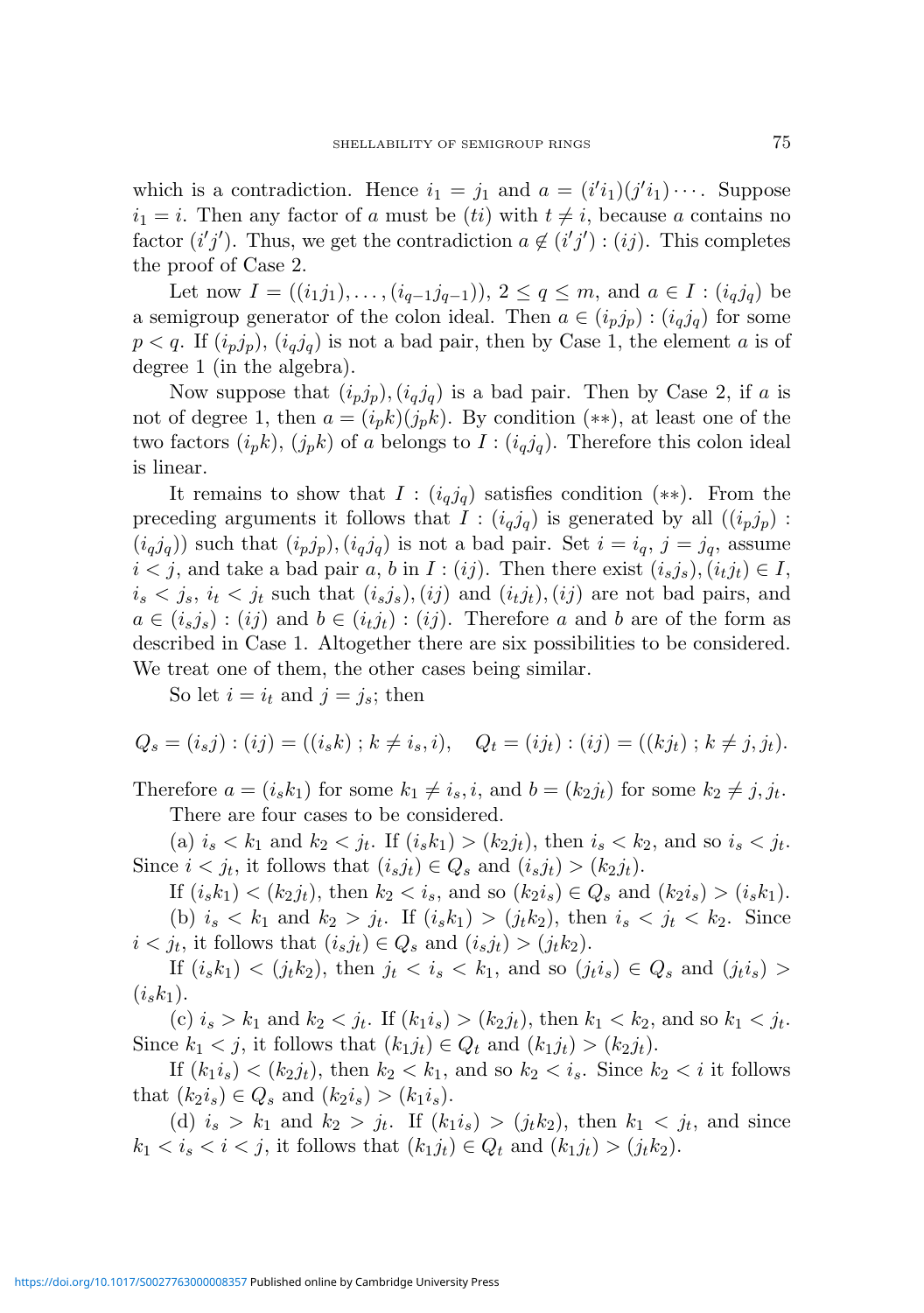If  $(k_1i_s) < (j_tk_2)$ , then  $j_t < k_1$ , and so  $j_1 < i_s < i$ . Hence  $(j_ti_s) \in Q_s$ and  $(j_t i_s) > (k_1 i_s)$ .

Thus we see that in all four cases condition (∗∗) is satisfied. This completes the proof of the lemma. П

*Proof of Theorem* 2.5. Fix a semigroup element  $(i_1j_1)$  and consider the ideal  $I_1 = ((kl)$ ;  $(kl) > (i_1j_1)$ . In what follows, we call ideals of this form generated by an *initial sequence*. By Lemma 2.6 the first quotient  $J_1 = I_1$ :  $(i_1j_1)$  is linear and  $J_1$  has linear quotients with respect to the lexicographic order of the generators. Let  $(i_1j_1) > (i_2j_2) > \cdots > (i_\mu j_\mu) > \cdots$  be all the generators which are not in  $J_1$  and set  $I_2 = (J_1,(i_1j_1),\ldots,(i_{\mu-1}j_{\mu-1}))$ with  $\mu \geq 1$ . We have to show that  $J_2 = I_2$ :  $(i_{\mu}j_{\mu})$  is linear and has linear quotients. Then we consider  $I_3 = (J_2,(p_1q_1),\ldots,(p_{\nu-1}q_{\nu-1}))$ , where  $(p_1q_1) > \cdots > (p_\nu q_\nu) > \cdots$  are all the generators which are not in  $J_2$  and we have again to show that  $I_3$ :  $(p_\nu q_\nu)$  is linear and has linear quotients. We continue this procedure which, of course, is finite.

Thus, assume that  $I = I_\ell$  for some  $\ell \geq 1$  is linear and let  $(ij)$  be the biggest element which is not contained in I. Assume that  $J = I : (ij)$  is linear and that J has linear quotients (with respect to the lexicographic order of the generators). Let  $(i_1j_1) > (i_2j_2) > \cdots$  be all elements which are not in J, and set  $L = (J(i_1j_1), \ldots, (i_{\mu-1}j_{\mu-1}))$  and  $(pq) = (i_{\mu}j_{\mu})$  with  $\mu \geq 1$ . Note first that by definition of L one has:

(a) if  $(tk) > (pq)$ , then  $(tk) \in L$ ;

(b) if  $(tk) < (pq)$ , and  $(tk) \in L$ , then  $(tk) \in J$ .

We will show:

 $(1) L : (pq)$  is linear;

 $(2) L : (pq)$  has linear quotients (with respect to the lexicographic order of the generators).

In what follows we refer to Case 1 and Case 2 from the proof of Lemma 2.6, and to condition (∗∗) of the same lemma.

(1) Let  $a \in L : (pq)$  be a semigroup generator of the colon ideal. Then  $a \in (rs) : (pq)$  for some  $(rs) \in L$ . If  $(rs), (pq)$  is not a bad pair, then by Case 1 the element  $a$  is of degree 1 (in the algebra).

Now suppose that  $(rs)$ ,  $(pq)$  is a bad pair. Then by Case 2, if a is not of degree 1, then  $a = (rk)(sk)$  for some  $k \neq r, s, p, q$ . If  $(rs) > (pq)$ , then  $t = \min\{r, s\} < p$  and  $t < q$ , therefore  $(tk) > (pq)$  which implies that  $(tk) \in L$ . Hence a factor of a is in  $L : (pq)$ .

It remains the case  $(rs) < (pq)$ . According to (b) we have  $(rs) \in J$ . Since by assumption  $J$  is linear, from the arguments above it follows that  $J$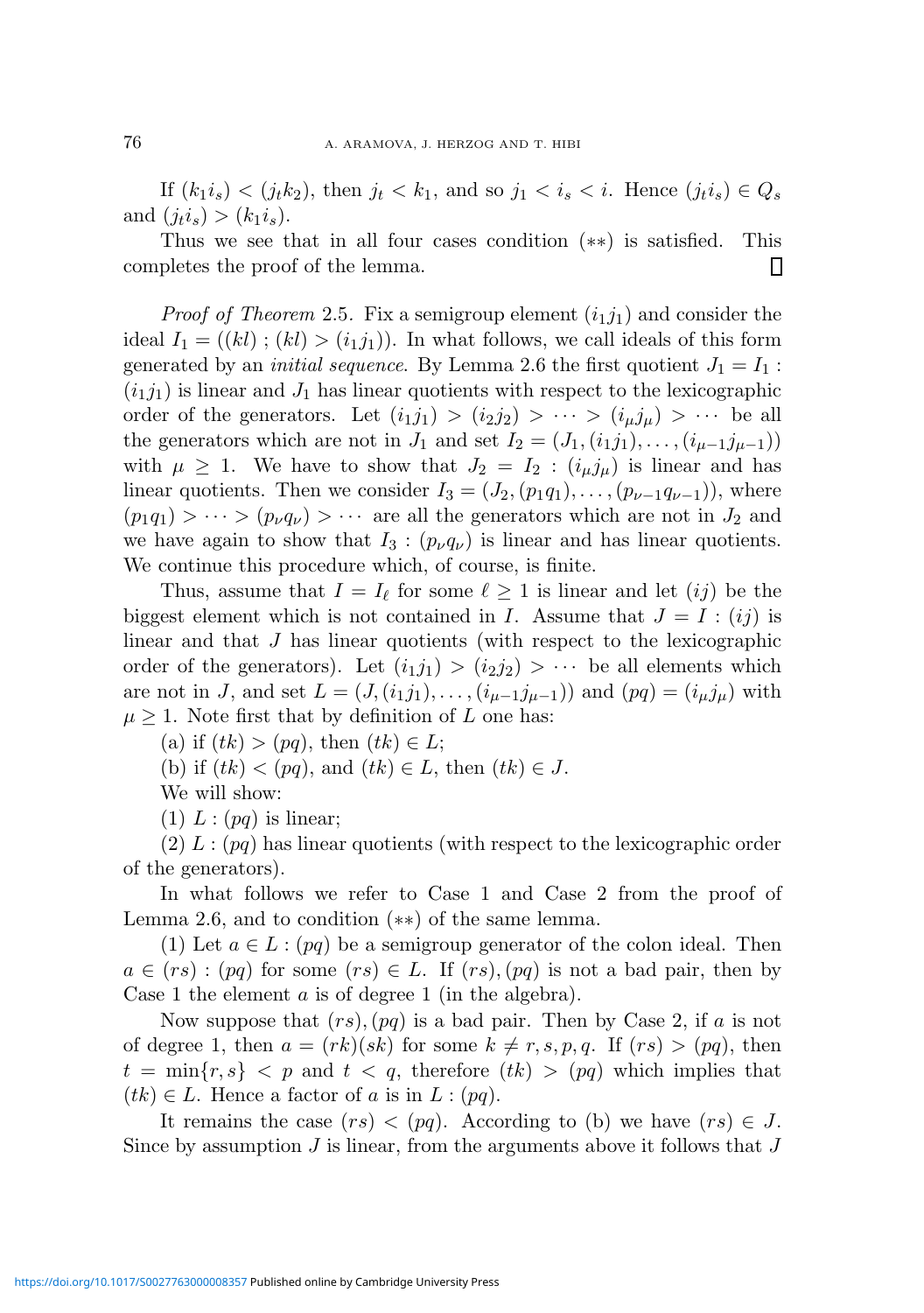is generated by all  $(uv)$ :  $(ij)$  such that  $(uv) \in I$  and  $(uv)$ ,  $(ij)$  is not a bad pair. Thus, there exists  $(ml) \in I$  such that  $(rs) \in (ml)$ ;  $(ij)$  and  $(ml)$ ,  $(ij)$ is not a bad pair. By Case 1 we may assume that  $(ml) = (ir)$ . Then if  $k \neq j$ , we have  $(rk)(ij) = (ir)(kj) \in I$ , therefore  $(rk) \in J$ . If  $k = j$  then  $(rq)(ij) = (ir)(qi) \in I$ , so that  $(rq) \in J \subset L$ . Since  $(ri)(pq) = (pj)(rq)$ , one obtains that  $(rj) \in L : (pq)$ . This completes the proof of (1).

(2) We show first the following claim:

Let  $(rs) \in L : (pq)$  and assume that  $(rs) \notin L$ . Then we have the following:

(c) All the elements of the set  $\{r, s, p, q\}$  are different.

(d) If  $r < s$ , then  $(pr) \in L$  or  $(qr) \in L$ .

Since  $L : (pq)$  is linear, as before it follows that  $(rs) \in (ml) : (pq)$  where  $(ml) \in L$  and  $(ml)$ ,  $(pq)$  is not a bad pair. By Case 1 we may assume that  $(ml) = (pr)$ . Then  $s \neq q, r$  and  $r \neq p, q, s$ , and since  $(pr) \in L$  and by assumption  $(rs) \notin L$  one has  $p \neq s$ . This shows (c).

Let now  $r < s$ . By (c) we have  $r \neq p, q$ . Since  $L : (pq)$  is linear, as before it follows that at least one of the elements  $(pr)$ ,  $(qr)$ ,  $(ps)$ ,  $(qs)$ belongs to L. If L is generated by an initial sequence, then it is clear that the claim is true. So, we can assume that (c) is true for all quotients of the form  $L' : (p'q') \subset L, L' \neq L$ , which are obtained by the same construction as L.

Suppose now that  $(pr) \notin L$  and  $(qr) \notin L$ . Then  $(ps)$  or  $(qs)$  belongs to L. We may assume that  $(ps) \in L$ . By (a) one has  $(pr) < (pq)$ , so that  $q < r < s$ . Therefore  $(ps) < (pq)$ . By (b) one obtains that  $(ps) \in J$ . Since  $(pq) \notin L$  and  $(pq) > (ps) \in J \subset L$ ,  $(ps)$  does not belong to any ideal contained in  $L$  which is generated by an initial sequence. Therefore there exists a quotient  $L' : (p'q') \subset L$  such that  $(ps) \in L' : (p'q')$  and  $(ps) \notin L'$ for some  $(p'q') > (pq)$ . Since  $(ps) \in J \subset L$  and  $(ps) \notin L'$  one has  $L' \neq L$ , so that by assumption  $(p'p) \in L'$  or  $(q'p) \in L'$ . First assume  $(p'p) \in L'$ . Then if  $q \neq q'$ , one has  $(pq)(p'q') = (p'p)(q'q) \in L'$ , therefore we obtain the contradiction  $(pq) \in L' : (p'q') \subset L$ . Hence  $q = q'$ . But then  $r \neq q'$ , so that  $(pr)(p'q') = (p'p)(rq') \in L'$ . Hence  $(pr) \in L'$ :  $(p'q')$  contradicting our assumption. Suppose now that  $(q'p) \in L'$ . Then if  $q \neq p'$ , one has  $(pq)(p'q') = (q'p)(qp')$ , and if  $q = p'$ , then  $(pr)(p'q') = (q'p)(p'r)$ . In each case we get a contradiction which shows (d).

We will show that  $L : (pq)$  satisfies condition  $(**)$ . This will imply that  $L: (pq)$  has linear quotients, see Lemma 2.6.

If  $L$  is an ideal generated by an initial sequence, then by Lemma 2.6,  $L : (pq)$  satisfies condition  $(**)$ , so we may assume that J satisfies  $(**)$ .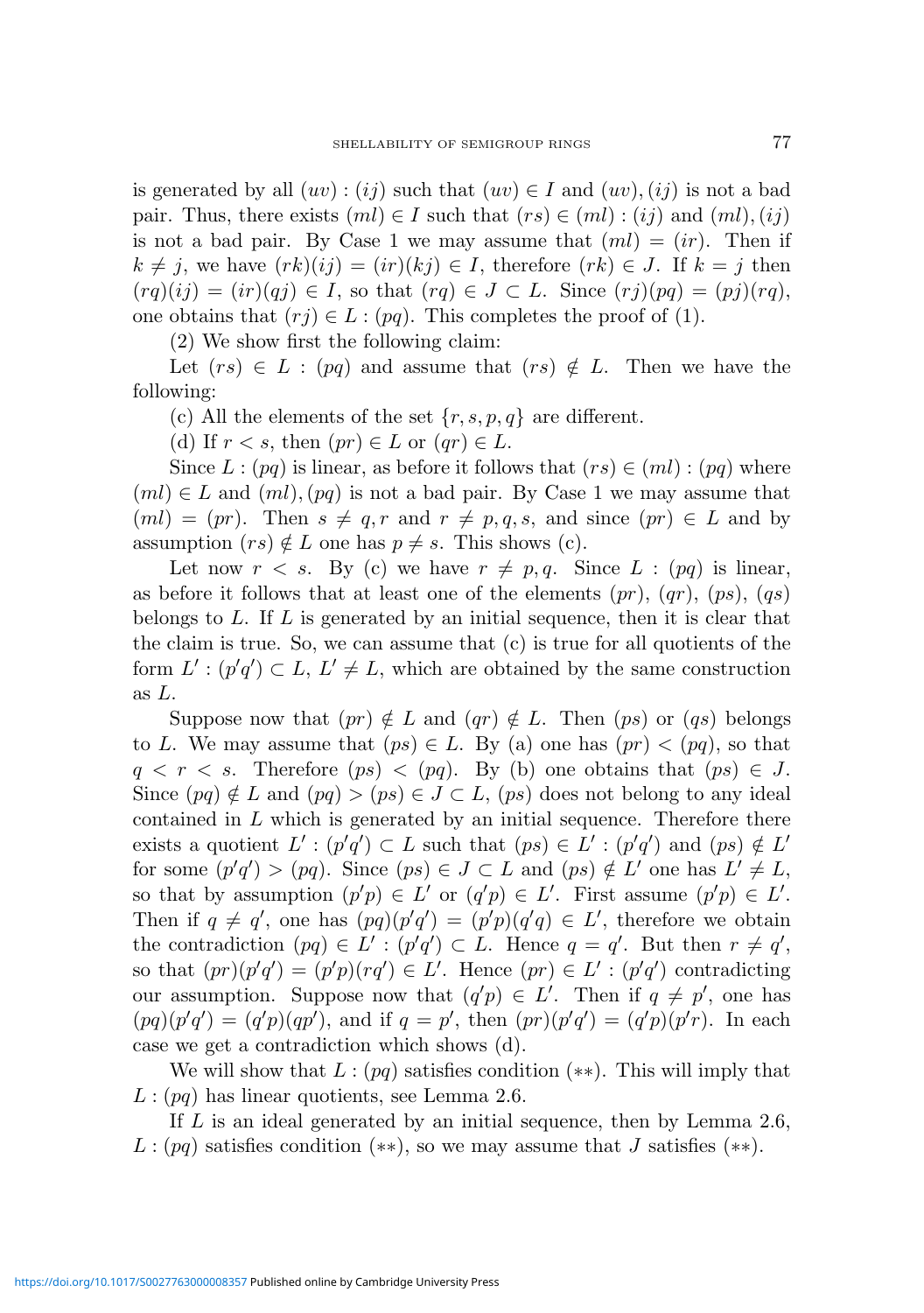Let  $a = (st) > b = (ml)$  be a bad pair in  $L : (pq)$ . Since  $L : (pq)$  is linear, as we noted already, we have  $a \in (uv) : (pq)$  and  $b \in (u'v') : (pq)$ with  $(uv)$ ,  $(u'v') \in L$  such that  $(uv)$ ,  $(pq)$  and  $(u'v')$ ,  $(pq)$  are not bad pairs. We may assume that  $(uv) = (qs)$ , so that  $t \neq p$ . There are two cases:  $(u'v') = (pl)$  and  $(u'v') = (ql)$ . We will consider the first one, the other one being treated similarly. So, assume  $b \in (pl) : (pq)$ ,  $[pl] \in L$ . Since  $(sl)(pq) = (pl)(qs) \in L$ , one obtains that  $(sl) \in L : (pq)$ , therefore if  $(sl) > b$  we are done. Hence we may assume  $(sl) < b = (ml)$ , i.e.,  $m < s$ . Then since  $a > b$ , one obtains  $t < s$ ,  $t < m$  and  $t < l$ . Therefore  $(tl) > b$ . If  $t \neq q$ , then  $(tl)(pq) = (pl)(tq) \in L$ , so that  $(tl)$  satisfies the desired condition. So, we may assume that  $t = q$ . Then  $a \in L$ . If  $m = p$  then  $b \in L$ too. Since  $(qp) > a > b$ , by (b), a, b is a bad pair in J and by assumption J satisfies (\*\*). Therefore (ql) or (ps) belongs to  $J \subset L$ . Hence we may assume  $m \neq p$ . Then  $(ms)(pq) = (qs)(mp) \in L$ , so if  $(ms) > b$  we are done.

Thus it remains the case  $a = (qs) \in L$ ,  $q < l < s$ ,  $q < m < s$ , and  $p \neq q, s, m, l$ . We have to show that  $(ql) \in L : (pq)$  or  $(qm) \in L : (pq)$ . If  $(ql) > (pq)$  or  $(qm) > (pq)$  then by  $(a), (ql) \in L$  or  $(qm) \in L$ . Therefore we can assume  $(ql) < (pq)$  and  $(qm) < (pq)$ , i.e.,  $p < l$  and  $p < m$ . Then  $a < (pq)$ , so that by (b),  $a \in J$ . Since a is not contained in any ideal generated by an initial sequence and included in  $L$ , there is a quotient  $I' : (i'j') \subset L$  such that  $a \in I' : (i'j')$  and  $a \notin I'$ . According to (d) one has  $(i'q) \in I'$  or  $(j'q) \in I'$ . We may assume that  $(i'q) \in I'$ . Since  $m \neq l$ , one of m, l is different from j', say  $l \neq j'$ . Then  $(ql)(i'j') = (i'q)(lj') \in I'$ , therefore  $(ql) \in I' : (i'j') \subset L$ . Π

#### §3. Shellability of divisor posets

The purpose of the present section is to show that the divisor poset of a homogeneous semigroup ring is  $\Lambda$ -shellable if and only if the semigroup ring is extendable sequentially Koszul.

Given a homogeneous semigroup ring A over a field K, we write  $\Sigma_A$  for the infinite poset consisting of all monomials belonging to  $A$ , ordered by divisibility. Thus, for monomials u and v of A, we have  $u \leq v$  in  $\Sigma_A$  if and only if  $v = uw$  for some monomial w of A. Then  $\Sigma_A$  is locally finite and pure, and possesses a unique minimal element  $1 \ (\in K)$ . The infinite poset  $\Sigma_A$  is called the *divisor poset* of A.

We now come to the main theorem of the present paper.

THEOREM 3.1. Let A be a homogeneous semigroup ring and  $\Sigma_A$  its divisor poset. Then A is extendable sequentially Koszul if and only if  $\Sigma_A$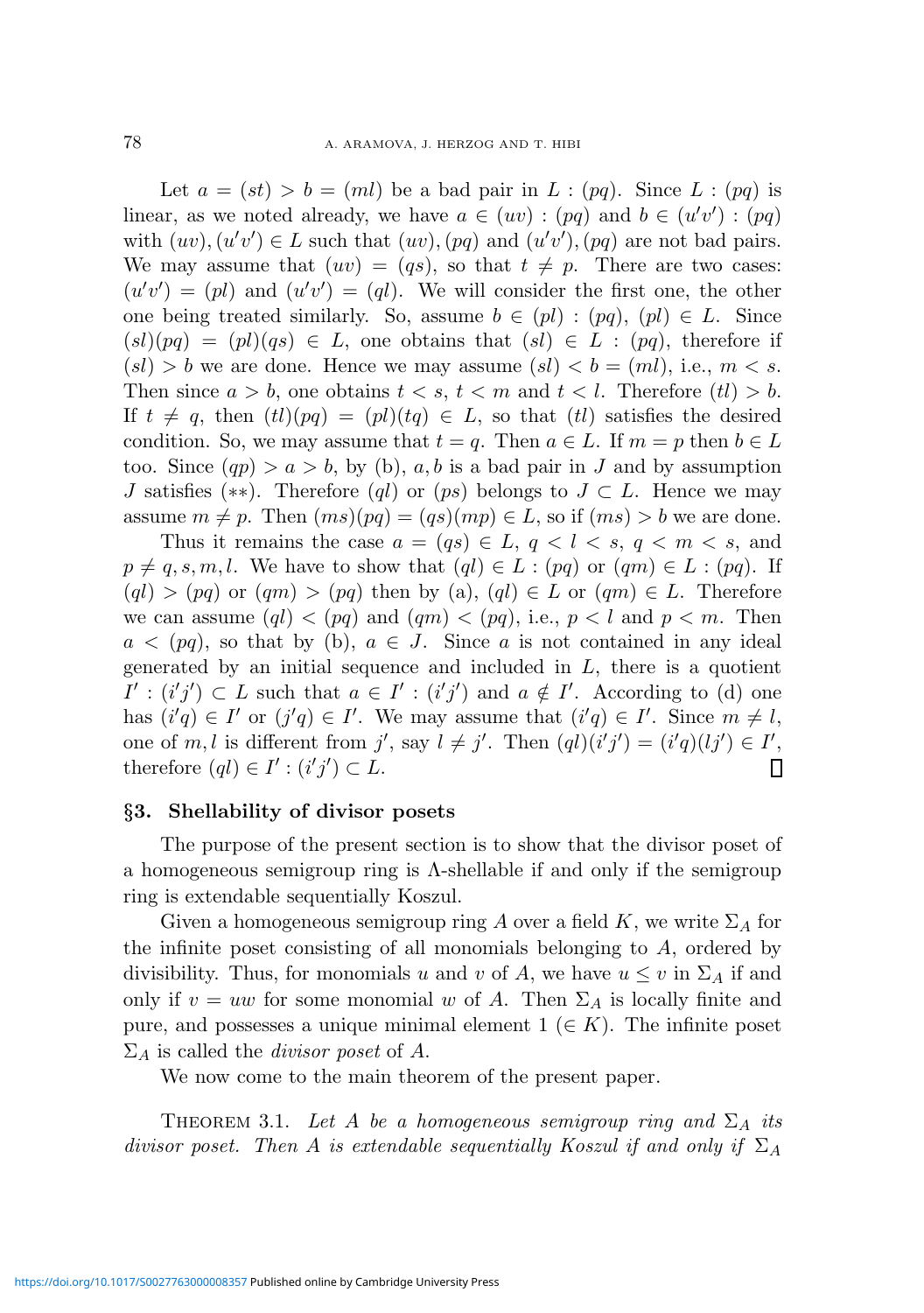is  $\Lambda$ -shellable.

*Proof.* ("only if") Let  $G = \{s_1, \ldots, s_n\}$  denote the minimal system of monomial generators of A. First, since A is extendable sequentially Koszul, we can find an ordered sequence  $s_0$  of G which has extendable linear quotients of any level. Second, for each  $1 \leq p \leq n$ , let  $s_1(p)$  denote an ordered sequence of  $G$ , which has extendable linear quotients of any level, arising from the colon ideal  $I(\mathbf{s}_0; p)$ . Note that  $\mathbf{s}_1(1) = \mathbf{s}_0$ . Next, for each  $1 \leq p \leq n$  and  $1 \leq p' \leq n$ , let  $\mathbf{s}_2(p, p')$  denote an ordered sequence of G, which has extendable linear quotients of any level, arising from the colon ideal  $I(\mathbf{s}_1(p); p')$ . Note that  $\mathbf{s}_2(p, 1) = \mathbf{s}_1(p)$ . Continue these procedures, and we obtain an ordered sequence  $s_q(p_1, p_2, \ldots, p_q)$  of G, which has extendable linear quotients of any level, for all  $q \geq 0$  and for all  $(p_1, p_2, \ldots, p_q)$  with each  $1 \leq p_j \leq n$ . The ordered sequences  $\mathbf{s}_q(p_1, p_2, \ldots, p_q)$  of G occurring in the step  $q$  are called the  $q$ -th *derived sequences* of  $G$ .

Now, for each saturated chain  $1 = u_0 \rightarrow u_1 \rightarrow \cdots \rightarrow u_q$  of  $\Sigma_A$  of length q starting from 1, we associated a q-th derived sequence of  $G$  as follows. First, for the unique saturated chain of length 0 starting from 1, we associate the 0-th derived sequence s<sub>0</sub>. Second, noting that each element u of  $\Sigma_A$ has n covering elements  $uG = \{us_1, \ldots, us_n\}$ , if  $s_{q-1}(p_1, p_2, \ldots, p_{q-1}) =$  $(s_{i_1},\ldots,s_{i_n})$  is the  $(q-1)$ -th derived sequence associated with  $1=u_0\to$  $u_1 \rightarrow \cdots \rightarrow u_{q-1}$  and if  $u_q = u_{q-1} s_{i_p}$ , then the q-th derived sequence associated with  $1 = u_0 \rightarrow u_1 \rightarrow \cdots \rightarrow u_q$  will now be the ordered sequence  $\mathbf{s}_q(p_1, p_2, \ldots, p_{q-1}, p)$  of G arising from the colon ideal  $(s_{i_1}, \ldots, s_{i_{p-1}})$ :  $s_{i_p}$ .

If  $C: 1 = u_0 \to u_1 \to \cdots \to u_q$  is a saturated chain of  $\Sigma_A$  of length q starting from 1 and if  $s_q(p_1, p_2, \ldots, p_q)$  is the q-th derived sequence associated with C, then we define  $\lambda(C) \in \mathbb{Z}^q$  to be  $\lambda(C) = (p_1, p_2, \ldots, p_q)$ . Then  $\lambda$  is a chain-edge labeling of  $\Sigma_A$ . We claim that the map  $\lambda$  is a  $\Lambda$ labeling of  $\Sigma_A$ . The condition ( $\Lambda$ -1) is obviously satisfied. To see why  $\lambda$ satisfies the condition ( $\Lambda$ -2), fix a saturated chain  $C: 1 = \alpha_0 \rightarrow \alpha_1 \rightarrow$  $\cdots \rightarrow \alpha_{q-1} \rightarrow \alpha_q$  of  $\Sigma_A$  with  $\lambda(C) = (p_1, p_2, \ldots, p_q)$ , and let  $\alpha_q \rightarrow \beta$ and  $\alpha_q \to \gamma$  with  $\beta \neq \gamma$  such that  $\beta$  covers an element  $\alpha' \in \Sigma_A$  with  $\alpha_{q-1} \rightarrow \alpha'$  satisfying  $\lambda((C \setminus {\alpha_q}) \cup {\alpha'}; \alpha_{q-1} \rightarrow \alpha') < \lambda(C; \alpha_{q-1} \rightarrow$  $\alpha_q$ ) and that  $\gamma$  covers no element  $\alpha' \in \Sigma_A$  with  $\alpha_{q-1} \to \alpha'$  satisfying  $\lambda((C \setminus {\alpha_q}) \cup {\alpha'}; \alpha_{q-1} \to \alpha') < \lambda(C; \alpha_{q-1} \to \alpha_q)$ . Let  $(s_{i_1}, \ldots, s_{i_n})$  denote the  $(q-1)$ -th derived sequence associated with  $C \setminus {\{\alpha_q\}}$  and  $\alpha_q =$  $\alpha_{q-1}s_{i_b}$ . Let  $\alpha' = \alpha_{q-1}s_{i_a}$  with  $a < b$  and suppose that  $\beta$  covers  $\alpha'$ . Then  $\beta/\alpha_q \in (s_{i_a}) : s_{i_b} \subset (s_{i_1}, \ldots, s_{i_{b-1}}) : s_{i_b}$ , while  $\gamma/\alpha_q \notin (s_{i_1}, \ldots, s_{i_{b-1}}) : s_{i_b}$ . Hence, if  $(s_{i_1},...,s_{i_{b-1}})$ :  $s_{i_b} = (s_{j_1},...,s_{j_c})$  with  $j_1 < \cdots < j_c$ , then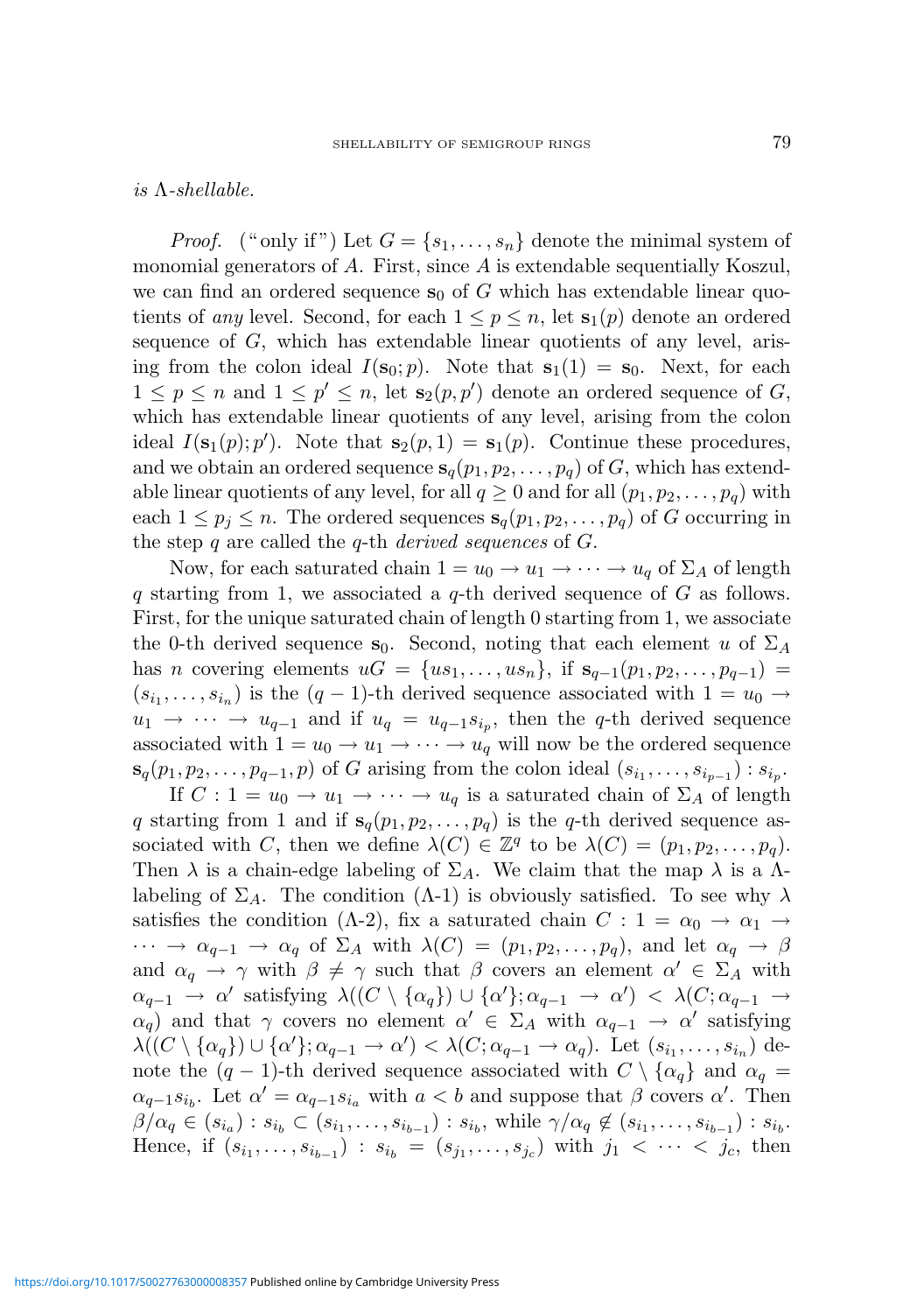$\lambda(C \cup {\beta}; \alpha_q \to \beta) \leq c < \lambda(C \cup {\gamma}; \alpha_q \to \gamma)$ , as desired.

We now prove that the Λ-labeling  $\lambda$  is a Λ-shelling of  $\Sigma_A$ . Let  $u \in \Sigma_A$ and  $M(u)$  the set of maximal chains of [1, u].

Let  $\delta$  be the cardinality of any maximal chain of [1, u]. Let  $C, C' \in$  $M(u)$  with  $\lambda(C') <_{lex} \lambda(C)$  and  $\sharp(C' \cap C) < \delta - 1$ . We must show that there exists  $C'' \in M(u)$  with  $\lambda(C'') \leq_{lex} \lambda(C)$  such that  $C' \cap C \subset C'' \cap C$ with  $C' \cap C \neq C'' \cap C$ . Let  $C : 1 = u_0 \to u_1 \to \cdots \to u_{\delta} = u$  and  $C' : 1 = v_0 \to v_1 \to \cdots \to v_\delta = u$ . Let q denote the smallest integer for which  $u_{q+1} \neq v_{q+1}$  and let p denote the smallest integer with  $q < p$  for which  $u_p = v_p$ . If  $p = q + 2$ , then

$$
C'' : 1 \to u_1 \to \cdots \to u_q \to v_{q+1} \to u_{q+2} \to \cdots \to u_\delta
$$

is a desired maximal chain of [1, u]. Next, suppose that  $p > q + 2$ . Let  $s =$  $(s_{i_1},\ldots,s_{i_n})$  denote the q-th derived sequence associated with the saturated chain  $1 \rightarrow u_1 \rightarrow \cdots \rightarrow u_q$  of length q. Let  $v_{q+1} = v_q s_{i_j}$  and  $u_{q+1} =$  $u_q s_{i_k}$ . Then  $j < k$  since  $\lambda(C') <_{lex} \lambda(C)$ . Hence,  $w = u_p/u_{q+1}$  belongs to  $(s_{i_1},\ldots,s_{i_{k-1}}): s_{i_k}$ . Let  $\mathbf{s}'=(s_{j_1},\ldots,s_{j_n})$  denote the  $(q+1)$ -th derived sequence associated with the saturated chain  $1 \rightarrow u_1 \rightarrow \cdots \rightarrow u_q \rightarrow u_{q+1}$ of length  $q + 1$  and suppose that the colon ideal  $(s_{i_1}, \ldots, s_{i_{k-1}})$ :  $s_{i_k}$  is generated by  $\{s_{j_1},\ldots,s_{j_t}\}\$ . Then  $w=w's_{j_r}$  for some  $1 \leq r \leq t$  and for some  $w' \in \Sigma_A$ . Let  $s_{j_\ell} = u_{q+2}/u_{q+1}$ .

We distinguish the two cases; one is the case with  $s_{j_\ell} \in (s_{i_1}, \ldots, s_{i_{k-1}})$ :  $s_{i_k}$  and the other is the case with  $s_{j_\ell} \notin (s_{i_1}, \ldots, s_{i_{k-1}}) : s_{i_k}$ . If  $s_{j_\ell}$  belongs to the colon ideal  $(s_{i_1},...,s_{i_{k-1}}): s_{i_k}$ , then  $s_{j_\ell}s_{i_k} = s_{i_m}s_{n'}$  for some m and  $n'$  with  $1 \leq m < k$ . Let  $w_{q+1} = u_q s_{i_m}$ . Thus  $u_{q+2} = w_{q+1} s_{n'}$ . Then

$$
C'' : 1 \to u_1 \to \cdots \to u_q \to w_{q+1} \to u_{q+2} \to \cdots \to u_\delta
$$

is a desired maximal chain of [1, *u*]. If  $s_{j_\ell} \notin (s_{i_1}, \ldots, s_{i_{k-1}}) : s_{i_k}$ , then  $r \leq t < l$ . Let  $w_{q+2} = u_{q+1}s_{j_r}$ . Then  $w_{q+2} < u_p$  in  $\Sigma_A$  since  $u_p = u_{q+1}w =$  $u_{q+1}w's_{j_r} = w'w_{q+2}$ . We choose any maximal chain  $w_{q+2} \to w_{q+3} \to \cdots \to$  $u_p$  of  $[w_{q+2}, u_p]$ . Then

$$
C'' : 1 \to u_1 \to \cdots \to u_q \to u_{q+1} \to w_{q+2} \to w_{q+3} \to \cdots
$$

$$
\cdots \to u_p \to u_{p+1} \to \cdots \to u_{\delta}
$$

is a required maximal chain of  $[1, u]$ .

("if") Let  $\alpha_1, \ldots, \alpha_n$  denote the monomial generators of A and  $\lambda$  a  $\Lambda$ shelling of  $\Sigma_A$ . First, supposing that  $\lambda(1 \to \alpha_1) < \cdots < \lambda(1 \to \alpha_n)$ , we will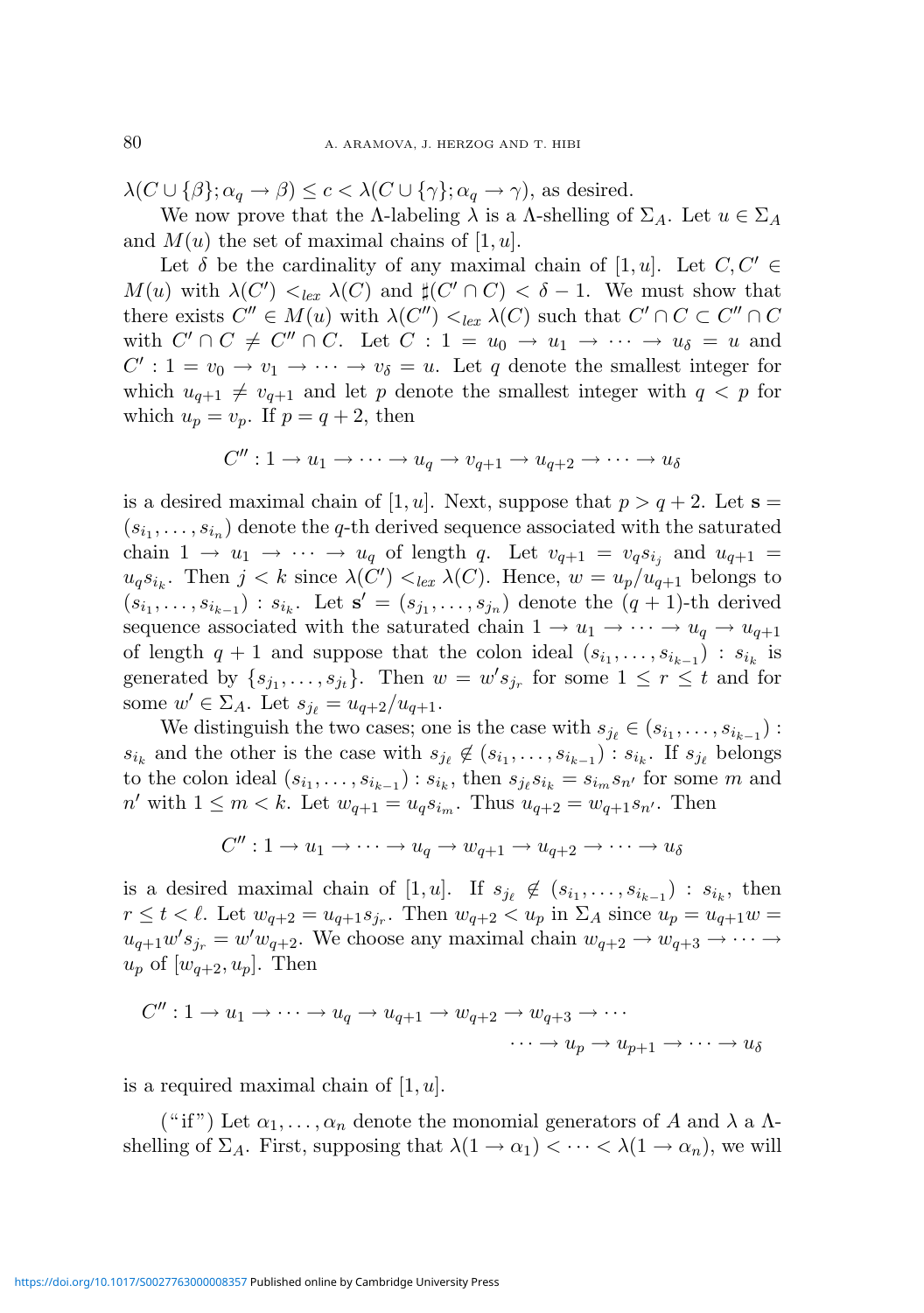prove that the sequence  $\alpha = (\alpha_1, \dots, \alpha_n)$  has linear quotients. Write  $I_i$  for the colon ideal  $(\alpha_1, \ldots, \alpha_{i-1})$ :  $\alpha_i$  for each  $1 < i \leq n$ . Let w be a monomial of A belonging to  $I_i$ . Then  $w\alpha_i = w'\alpha_j$  for some  $1 \leq j \leq i$  and for some monomial w' of A. Let  $u = w\alpha_i$ . Then  $\alpha_i < u$  and  $\alpha_j < u$  in  $\Sigma_A$ . Let  $C: 1 \to \alpha_i \to \beta \to \cdots \to u$  be the maximal chain of [1, u] such that (\*\*\*) for all maximal chain  $C' \neq C$  of  $[1, u]$  with  $\alpha_i \in C'$ , we have  $\lambda(C) <_{lex} \lambda(C')$ . Since  $\lambda(1 \to \alpha_i) < \lambda(1 \to \alpha_i)$ , it follows that the maximal chain C cannot be the first maximal chain of [1, u] with respect to  $\langle e_x, \rangle$  Since  $\lambda$  is a  $\Lambda$ shelling, we can find a maximal chain C'' of  $[1, u]$  with  $\lambda(C'') <_{lex} \lambda(C)$  and with  $\sharp(C'' \cap C) = \delta - 1$ , where  $\delta$  is the cardinality of any maximal chain of [1, u]. Let  $\alpha_k \in C''$ . Then, by (\*\*\*) and by  $\lambda(C'') <_{lex} \lambda(C)$ , we have  $k \neq i$ . Hence  $k < i$ . Moreover, since  $\sharp(C'' \cap C) = \delta - 1$ , we have  $1 \to \alpha_k \to \beta$ . Let  $\beta = \alpha_i \alpha_\ell$  with  $1 \leq \ell \leq n$ . Since  $\beta \in (\alpha_k)$  with  $k < i$ , we have  $\alpha_\ell \in I_i$ . Moreover,  $w \in (\alpha_{\ell})$ . Hence  $I_i$  is generated by a subset of  $\{\alpha_1, \ldots, \alpha_n\}$ , as desired.

Second, for each  $1 < i \leq n$ , write  $I_i = (\alpha_{j_1}, \dots, \alpha_{j_{p(i)}})$  with

$$
\lambda(C_{j_1}^i; \alpha_i \to \alpha_i \alpha_{j_1}) < \cdots < \lambda(C_{j_{p(i)}}^i; \alpha_i \to \alpha_i \alpha_{j_{p(i)}}),
$$

where  $C^i_\ell$  is the saturated chain  $1 \to \alpha_i \to \alpha_i \alpha_\ell$  of  $\Sigma_A$ . Let  $\{\alpha_{j'_1}, \ldots, \alpha_{j'_{n-p(i)}}\}$ denote the set of all  $\alpha_j$ 's with  $\alpha_j \notin I_i$  and suppose that

$$
\lambda(C_{j'_1}^i;\alpha_i\to\alpha_i\alpha_{j'_1})<\cdots<\lambda(C_{j'_{n-p(i)}}^i;\alpha_i\to\alpha_i\alpha_{j'_{n-p(i)}}).
$$

By virtue of the technique appearing in the first paragraph, in order to show that the ordered sequence

$$
(\alpha_{j_1},\ldots,\alpha_{j_{p(i)}},\alpha_{j'_1},\ldots,\alpha_{j'_{n-p(i)}})
$$

of  $\{\alpha_1, \ldots, \alpha_n\}$  has linear quotients, noting that  $\lambda$  is also a  $\Lambda$ -shelling of  $[\alpha_i,\infty)$  in the obvious way, it is enough to show that  $\lambda(C_{j_q}^i;\alpha_i\to\alpha_i\alpha_{j_q})$  $\lambda(C_k^i; \alpha_i \to \alpha_i \alpha_k)$  for all  $1 \leq q \leq p(i)$  and for all  $k \in \{j'_1\}$  $j'_{1}, \ldots, j'_{n-p(i)}$ . Since  $\alpha_{j_q}$  belongs to  $I_i$ , there is  $j < i$  with  $1 \to \alpha_j \to \alpha_i \alpha_{j_q}$ . Moreover, since  $\alpha_k \notin I_i$ , there is no  $j \leq i$  with  $1 \to \alpha_j \to \alpha_i \alpha_k$ . Hence, by  $(\Lambda - 2)$  we have  $\lambda(C_{j_q}^i; \alpha_i \to \alpha_i \alpha_{j_q}) < \lambda(C_k^i; \alpha_i \to \alpha_i \alpha_k)$ , as required.

Now, repeated application of the discussion in the second paragraph completes the proof of the "if" part of the theorem. ▯

Let  $A$  be a homogeneous semigroup ring and  $P$  the minimal system of monomial generators of A. Then A is called a monomial ASL if A is an ASL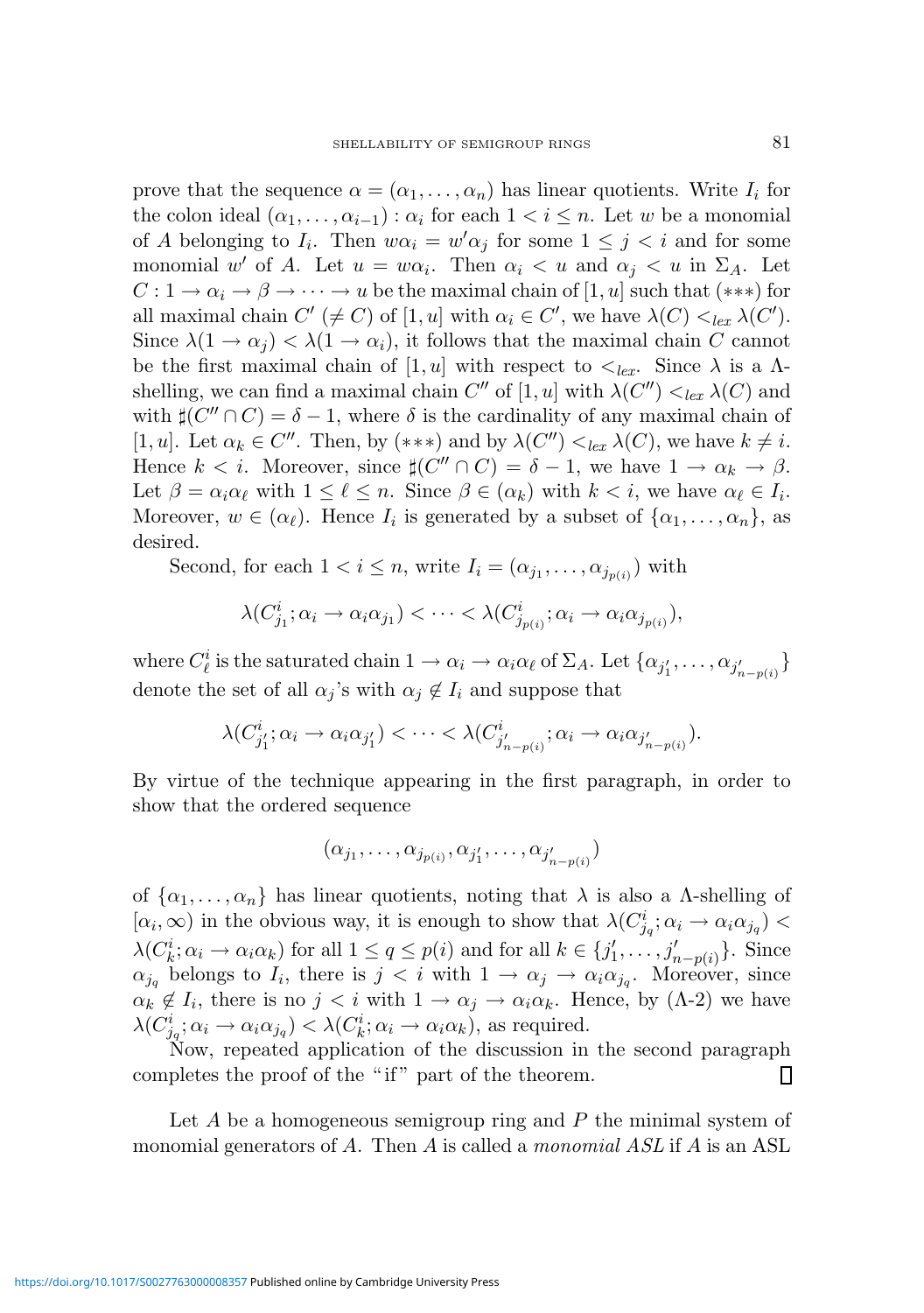with respect to a partial order on P over K. See [10]. Since a monomial ASL is an extendable sequentially Koszul semigroup ring (Theorem 2.4), we immediately obtain

COROLLARY 3.2. The divisor poset of a monomial ASL is  $\Lambda$ -shellable.

Let  $A = A_0 \oplus A_1 \oplus \cdots$  be a homogeneous K-algebra. Recall that the d-th Veronese subring of A is the subalgebra  $A^{(d)} = A_0 \oplus A_d \oplus A_{2d} \oplus \cdots$ of A. If A is a homogeneous semigroup ring with the divisor poset  $\Sigma_A$ , then the divisor poset of its d-th Veronese subring  $A<sup>(d)</sup>$  is the rank-selected subposet of  $\Sigma_A$  of order d. Hence it follows from Theorems 1.1 and 3.1 that

Corollary 3.3. All Veronese subrings of an extendable sequentially Koszul semigroup ring are extendable sequentially Koszul.

It is known [5, Proposition 1.4] that a homogeneous semigroup ring is strongly Koszul if and only if its divisor poset is wonderful (locally semimodular). Since a strongly Koszul semigroup ring is extendable sequentially Koszul, we have

COROLLARY 3.4. A wonderful divisor poset is  $\Lambda$ -shellable.

We conclude this paper with a few examples and questions.

EXAMPLE 3.5. (a) The homogeneous semigroup ring [9, Example 2.2] is extendable sequentially Koszul, but not strongly Koszul. This semigroup ring is generated by the squarefree cubic monomials

 $x_1x_2x_3, x_1x_3x_4, x_1x_4x_5, x_1x_2x_5, x_2x_3x_6, x_4x_5x_6, x_3x_4x_7, x_2x_5x_7.$ 

Hence the divisor poset of this semigroup ring is  $\Lambda$ -shellable, but not wonderful. Moreover, this ring possesses no quadratic Gröbner basis. Thus we can obtain an example of a homogeneous semigroup ring having no quadratic Gröbner basis whose divisor poset is  $\Lambda$ -shellable.

(b) Since the second squarefree Veronese subring  $R_{n,2}$  is extendable sequentially Koszul for all *n*, its divisor poset  $\Sigma_{R_{n,2}}$  is *Λ*-shellable. It is shown [8, Theorem 2.3], however, that  $R_{n,2}$  is quasi-poset if and only if  $n \leq 4$ . Hence the shellability of  $\Sigma_{R_{n,2}}$  with  $n \geq 5$  does not follow from [11, Corollary 3.6].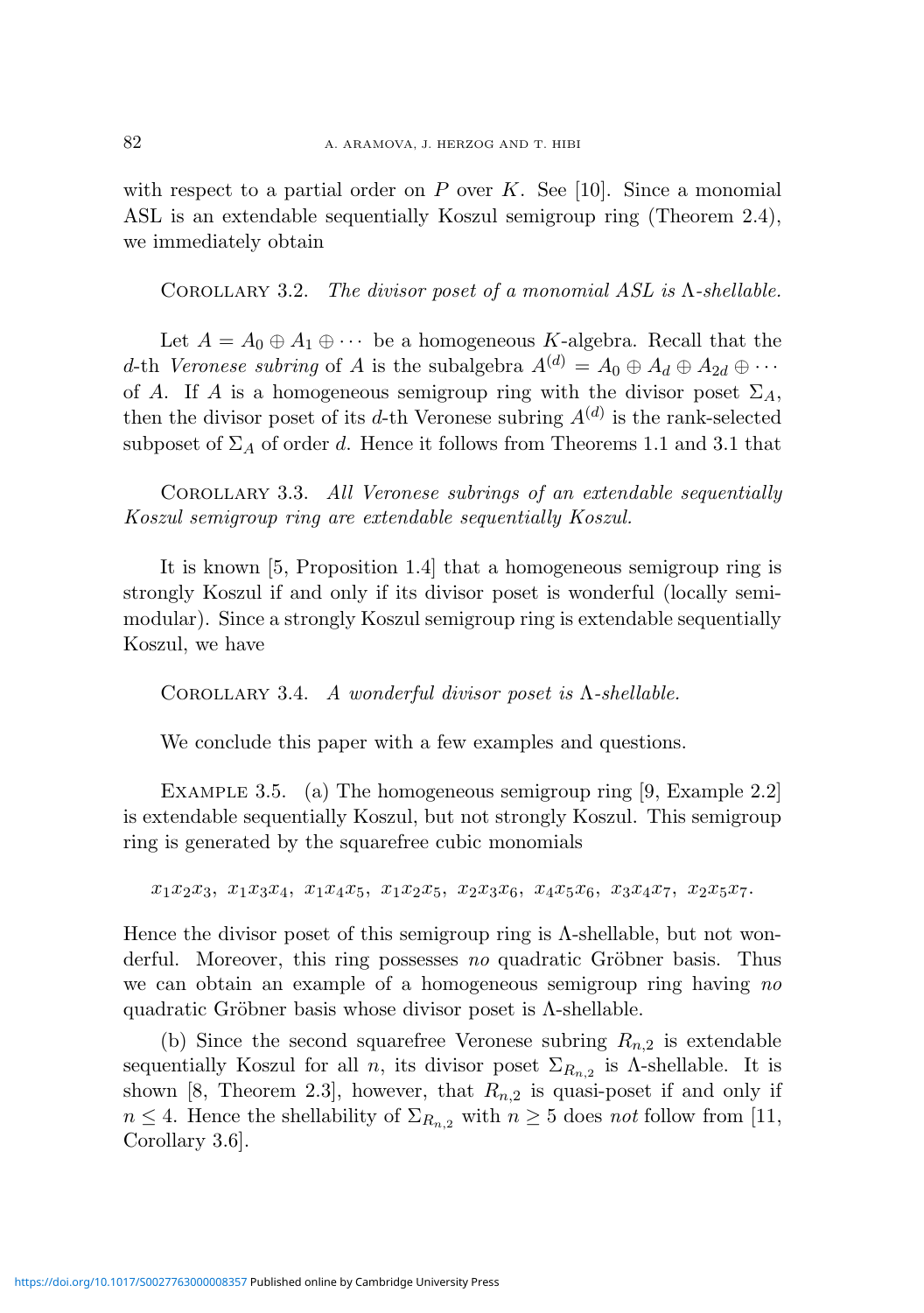Question 3.6. Is the divisor poset of a sequentially Koszul semigroup ring shellable ?

Question 3.7. Is there a Koszul semigroup ring whose divisor poset is nonshellable ?

#### **REFERENCES**

- [1] A. Björner, *Shellable and Cohen-Macaulay partially ordered sets*, Trans. Amer. Math. Soc., 260 (1980), 159–183.
- [2] A. Björner and M. Wachs, On lexicographically shellable posets, Trans. Amer. Math. Soc., 277 (1983), 323–341.
- [3] W. Bruns and J. Herzog, Cohen-Macaulay Rings, Cambridge University Press, Cambridge, New York, Sydney, 1993.
- [4] D. Eisenbud, Introduction to algebras with straightening laws, Ring Theory and Algebra III (B. R. McDonald, ed.), Dekker, New York (1980), pp. 243–268.
- [5] J. Herzog, T. Hibi and G. Restuccia, Strongly Koszul algebras, Math. Scand., 86 (2000), 161–178.
- [6] J. Herzog, V. Reiner and V. Welker, The Koszul property in affine semigroup rings, Pacific J. Math., 186 (1998), 39–65.
- [7] T. Hibi, Algebraic Combinatorics on Convex Polytopes, Carslaw Publications, Glebe, N.S.W., Australia, 1992.
- [8] H. Ohsugi, J. Herzog and T. Hibi, Combinatorial pure subrings, Osaka J. Math., 37 (2000), 745–757.
- [9] H. Ohsugi and T. Hibi, Toric ideals generated by quadratic binomials, J. Algebra, 218 (1999), 509–527.
- [10] H. Ohsugi and T. Hibi, Compressed polytopes, initial ideals and complete multipartite graphs, Illinois J. Math., 44 (2000), 391–406.
- [11] I. Peeva, V. Reiner and B. Sturmfels, How to shell a monoid, Math. Ann., 310 (1998), 379–393.
- [12] R. Stanley, Enumerative Combinatorics, Volume I, Wadsworth & Brooks/Cole, Monterey, Calif., 1986.
- [13] B. Sturmfels, Gröbner Bases and Convex Polytopes, Amer. Math. Soc., Providence, RI, 1995.

Annetta Aramova FB6 Mathematik und Informatik  $Universität - GHS - Essen$ Postfach 103764 45117 Essen Germany A.Aramova@uni-essen.de